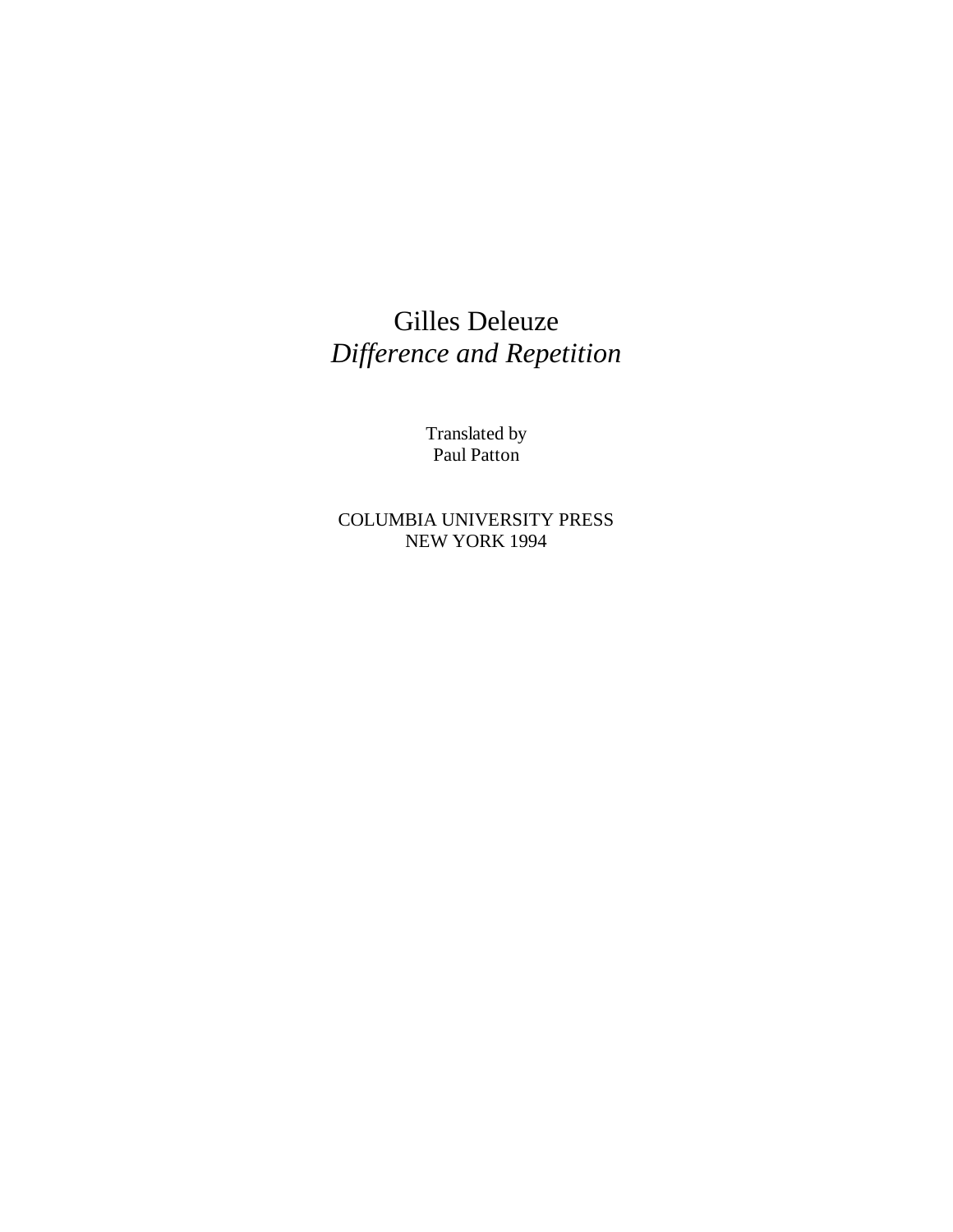# *Introduction: Repetition and Difference*

Repetition is not generality. Repetition and generality must be distinguished in several ways. Every formula which implies their confusion is regrettable: for example, when we say that two things are as alike as two drops of water; or when we identify 'there is only a science of the general' with 'there is only a science of that which is repeated'. Repetition and resemblance are different in kind - extremely so.

Generality presents two major orders: the qualitative order of resemblances and the quantitative order of equivalences. Cycles and equalities are their respective symbols. But in any case, generality expresses a point of view according to which one term may be exchanged or substituted for another. The exchange or substitution of particulars defines our conduct in relation to generality. That is why the empiricists are not wrong to present general ideas as particular ideas in themselves, so long as they add the belief that each of these can be replaced by any other particular idea which resembles it in relation to a given word. By contrast, we can see that repetition is a necessary and justified conduct only in relation to that which cannot be replaced. Repetition as a conduct and as a point of view concerns non-exchangeable and non-substitutable singularities. Reflections, echoes, doubles and souls do not belong to -the domain of resemblance or equivalence; and it is no more possible to exchange one's soul than it is to substitute real twins for one another. If exchange is the criterion of generality, theft and gift are those of repetition. There is, therefore, an economic difference between the two.

To repeat is to behave in a certain manner, but in relation to something unique or singular which has no equal or equivalent. And perhaps this repetition at the level of external conduct echoes, for its own part, a more secret vibration which animates it, a more profound, internal repetition within the singular. This is the apparent paradox of festivals: they repeat an 'unrepeatable'. They do not add a second and a third time to the first, but carry the first time to the 'nth' power. With respect to this power, repetition interiorizes and thereby reverses itself: as Peguy says, it is not Federation Day which commemorates or represents the fall of the Bastille, but the fall of the Bastille which celebrates and repeats in advance all the Federation Days; or Monet's first water lily which repeats all the others. 1 Generality, as generality of the particular, thus stands opposed to repetition as universality of the singular. The repetition of a work of art is like a singularity without concept, and it is not by chance that a poem must be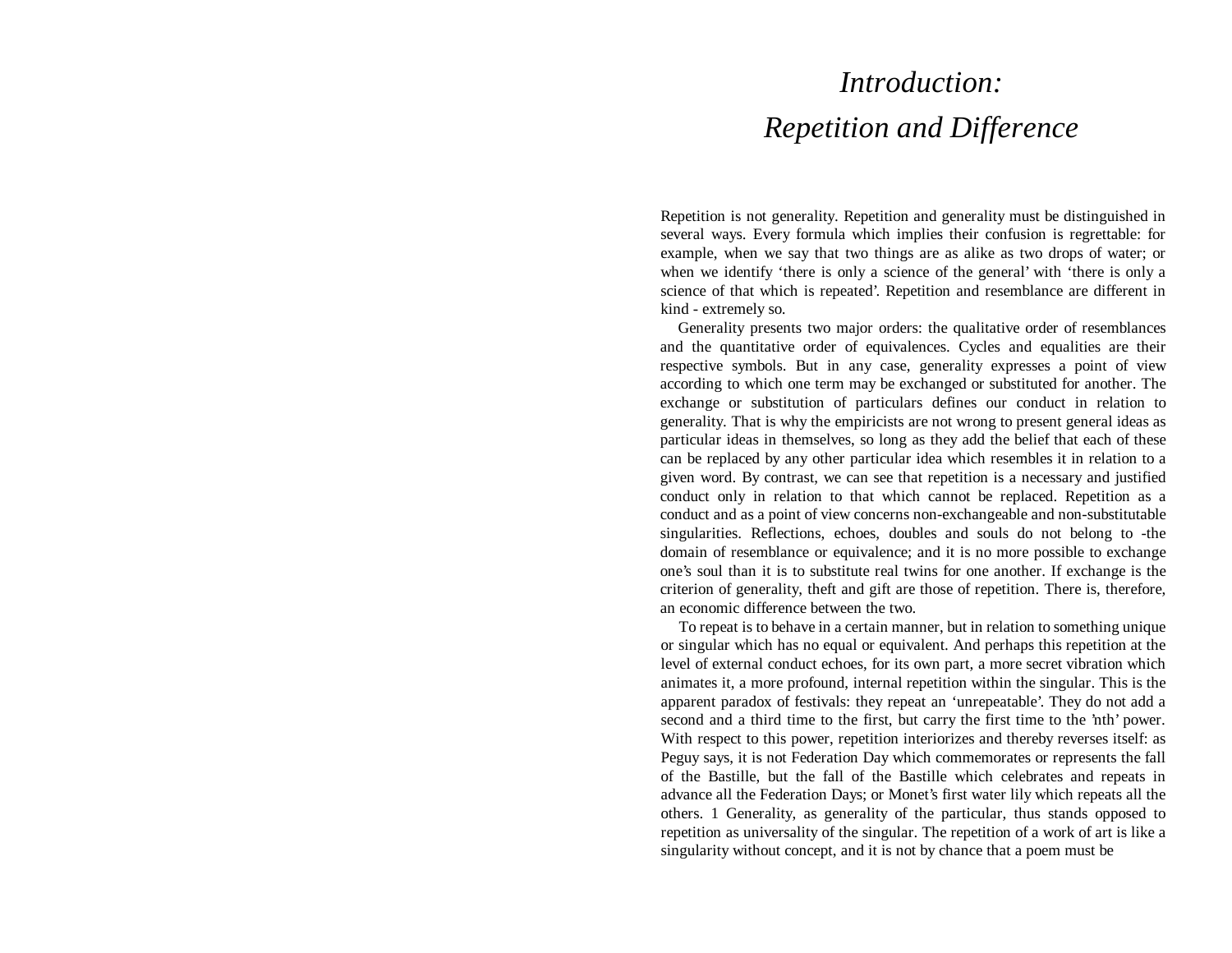learned by heart. The head is the organ of exchange, but the heart is the amorous organ of repetition. (It is true that repetition also concerns the head, but precisely because it is its terror or paradox.) Pius Servien rightly distinguished two languages: the language of science, dominated by the symbol of equality, in which each term may be replaced by others; and lyrical language, in which every term is irreplaceable and can only be repeated. Repetition can always be 'represented' as extreme resemblance or perfect equivalence, but the fact that one can pass by degrees from one thing to another does not prevent their being different in kind.

On the other hand, generality belongs to the order of laws. However, law determines only the resemblance of the subjects ruled by it, along with their equivalence to terms which it designates. Far from grounding repetition, law shows, rather, how repetition would remain impossible for pure subjects of law particulars. It condemns them to change. As an empty form of difference, an invariable form of variation, a law compels its subjects to illustrate it only at the cost of their own change. No doubt there are as many constants as variables among the terms designated by laws, and as many permanences and perseverations as there are fluxes and variations in nature. However, a perseveration is still not a repetition. The constants of one law are in turn variables of a more general law, just as the hardest rocks become soft and fluid matter on the geological scale of millions of years. So at each level, it is in relation to large, permanent natural objects that the subject of a law experiences its own powerlessness to repeat and discovers that this powerlessness is already contained in the object, reflected in the permanent object wherein it sees itself condemned. Law unites the change of the water and the permanence of the river. Elie Faure said of Watteau: 'He imbued with the utmost transitoriness those things which our gaze encounters as the most enduring, namely space and forests.' This is the eighteenth-century method. Wolmar, in *La Nouvelle Hiloi'se,*  made a system of it: the impossibility of repetition, and change as a general condition to which all particular creatures are subject by the law of Nature, were understood in relation to fixed terms (themselves, no doubt, variables in relation to other permanences and in function of other, more general laws). This is the meaning of the grove, the grotto and the 'sacred' object. Saint-Preux learns that he cannot repeat, not only because of his own change and that of Julie, but also because of the great natural permanences, which assume a symbolic value and exclude him no less from true repetition. If repetition is possible, it is due to miracle rather than to law. It is against the law: against the similar form and the equivalent content of law. If repetition can be found, even in nature, it is in the name of a power which affirms itself against the law, which works underneath laws, perhaps superior to laws. If repetition exists, it expresses at once a singularity opposed to the general, a universality opposed to the particular, a distinctive opposed to the ordinary, an instantaneity opposed to variation

and an eternity opposed to permanence. In every respect, repetition is a transgression. It puts law into question, it denounces its nominal or general character in favour of a more profound and more artistic reality.

From the point of view of scientific experiment, it seems difficult to deny a relationship between repetition and law. However, we must ask under what conditions experimentation ensures repetition. Natural phenomena are produced in a free state, where any inference is possible among the vast cycles of resemblance: in this sense, everything reacts on everything else, and everything resembles everything else (resemblance of the diverse with itself). However, experimentation constitutes relatively closed environments in which phenomena are defined in terms of a small number of chosen factors (a minimum of two - for example, Space and Time for the movement of bodies in a vacuum). Consequently, there is no reason to question the application of mathematics to physics: physics is already mathematical, since the closed environments or chosen factors also constitute systems of geometrical co-ordinates. In these conditions, phenomena necessarily appear as *equal* to a certain quantitative relation between the chosen factors. Experimentation is thus a matter of substituting one order of generality for another: an order of equality for an order of resemblance. Resemblances are unpacked in order to discover an equality which allows the identification of a phenomenon under the particular conditions of the experiment. Repetition appears here only in the passage from one order of generality to another, emerging with the help of - or on the occasion of - this passage. It is as if repetition momentarily appeared between or underneath the two generalities. Here too, however, there is a risk of mistaking a difference in kind for a difference of degree. For generality only represents and presupposes a hypothetical repetition: 'given the same circumstances, then...'. This formula says that in similar situations one will always be able to select and retain the same factors, which represent the being-equal of the phenomena. This, however, does not account for what gives rise to repetition, nor for what is categorical or important for repetition in principle (what is important in principle is 'n' times as the power of a single time, without the need to pass through a second or a third time). In its essence, repetition refers to a singular power which differs in kind from generality, even when, in order to appear, it takes advantage of the artificial passage from one order of generality to another.

Expecting repetition from the law of nature is the 'Stoic' error. The wise must be converted into the virtuous; the dream of finding a law which would make repetition possible passes over to the moral sphere. There is always a task to recommence, a fidelity to be revived within a daily life indistinguishable from the reaffirmation of Duty. Biichner makes Danton say: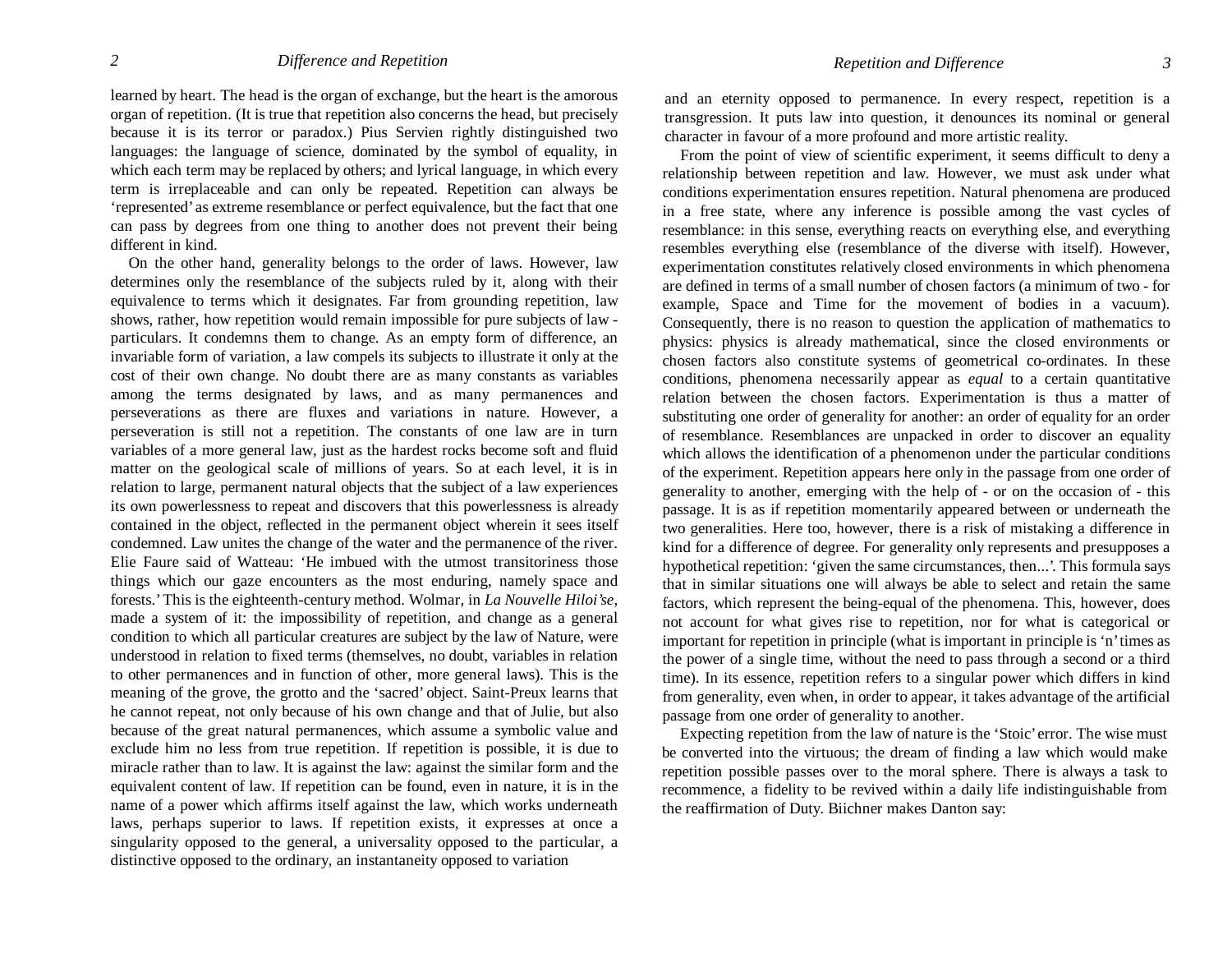'It is so wearisome. First you put on your shirt, then your trousers; you drag yourself into bed at night and in the morning drag yourself out again; and always you put one foot in front of the other. There is little hope that it will ever change. Millions have always done it like that and millions more will do so after us. Moreover, since we're made up of two halves which both do the same thing, everything's done twice. It's all very boring and very, very sad.'3

However, what good is moral law if it does not sanctify reiteration, above all if it does not make reiteration possible and give us a legislative power from which we are excluded by the law of nature? Moralists sometimes present the categories of Good and Evil in the following manner: every time we try to repeat according to nature or as natural beings (repetition of a pleasure, of a past, of a passion) we throw ourselves into a demonic and already damned exercise which can end only in despair or boredom. The Good, by contrast, holds out the possibility of repetition, of successful repetition and of the spirituality of repetition, because it depends not upon a law of nature but on a law of duty, of which, as moral beings, we cannot be subjects without also being legislators. What is Kant's 'highest test' if not a criterion which should decide what *can* in principle be reproduced -in other words, what can be repeated without contradiction in the form of moral law? The man of duty invented a 'test' of repetition; he decided what in principle could be repeated. He thought he had thereby defeated both the demonic and the wearisome. Moreover, as an echo of Danton's concerns or a response to them, is there not a moralism in that repetition apparatus described with such precision by Kant's biographers, right down to the astonishing garters that he made for himself, and the regularity of his daily promenades (in the sense that neglecting one's toilet and missing exercise are among those conducts whose maxim cannot, without contradiction, be regarded as a universal law, nor, therefore, be the object of rightful repetition)?

Conscience, however, suffers from the following ambiguity: it can be conceived only by supposing the moral law to be external, superior and indifferent to the natural law; but the application of the moral law can be conceived only by restoring to conscience itself the image and the model of the law of nature. As a result, the moral law, far from giving us true repetition, still leaves us in generality. This time, the generality is not that of nature but that of habit as a second nature. It is useless to point to the existence of immoral or bad habits: it is the form of habit - or, as Bergson used to say, the habit of acquiring habits (the whole of obligation) - which is essentially moral or has the form of the good. Furthermore, in this whole or generality of habit we again find the two major orders: that of resemblance, in the variable conformity of the elements of action with a given model in so far as the habit has not been acquired; and that of

equivalence, with the equality of the elements of action in different situations once the habit has been acquired. As a result, habit never gives rise to true repetition: sometimes the action changes and is perfected while the intention remains constant; sometimes the action remains the same in different contexts and with different intentions. There again, if repetition is possible, it would appear only between or beneath the two generalities of perfection and integration, testifying to the presence of a quite different power, at the risk of overturning these two generalities.

If repetition is possible, it is as much opposed to moral law as it is to natural law. There are two known ways to overturn moral law. One is by ascending towards the principles: challenging the law as secondary, derived, borrowed or 'general'; denouncing it as involving a second-hand principle which diverts an original force or usurps an original power. The other way, by contrast, is to overturn the law by descending towards the consequences, to which one submits with a too-perfect attention to detail. By adopting the law, a falsely submissive soul manages to evade it and to taste pleasures it was supposed to forbid. We can see this in demonstration by absurdity and working to rule, but also in some forms of masochistic behaviour which mock by submission. The first way of overturning the law is ironic, where irony appears as an art of principles, of ascent towards the principles and of overturning principles. The second is humour, which is an art of consequences and descents, of suspensions and falls. Must we understand that repetition appears in both this suspense and this ascent, as though existence recommenced and 'reiterated' itself once it is no longer constrained by laws? Repetition belongs to humour and irony; it is by nature transgression or exception, always revealing a singularity opposed to the particulars subsumed under laws, a universal opposed to the generalities which give rise to laws.

There is a force common to Kierkegaard and Nietzsche. (Peguy would have to be added in order to form the triptych of priest, Antichrist and Catholic. Each of the three, in his own way, makes repetition not only a power peculiar to language and thought, a superior pathos and pathology, but also the fundamental category of a philosophy of the future. To each corresponds a Testament as well as a Theatre, a conception of the theatre, and a hero of repetition as a principal character in this theatre: Job-Abraham, DionysusZarathustra, Joan of Arc-Clio). What separates them is considerable, evident and well-known. But nothing can hide this prodigious encounter in relation to a philosophy of repetition: *they oppose repetition to all forms of generality.* Nor do they take the word 'repetition' in a metaphorical sense: on the contrary, they have a way of taking it literally and of introducing it into their style. We can - or rather, must - first of all list the principal propositions which indicate the points on which they coincide: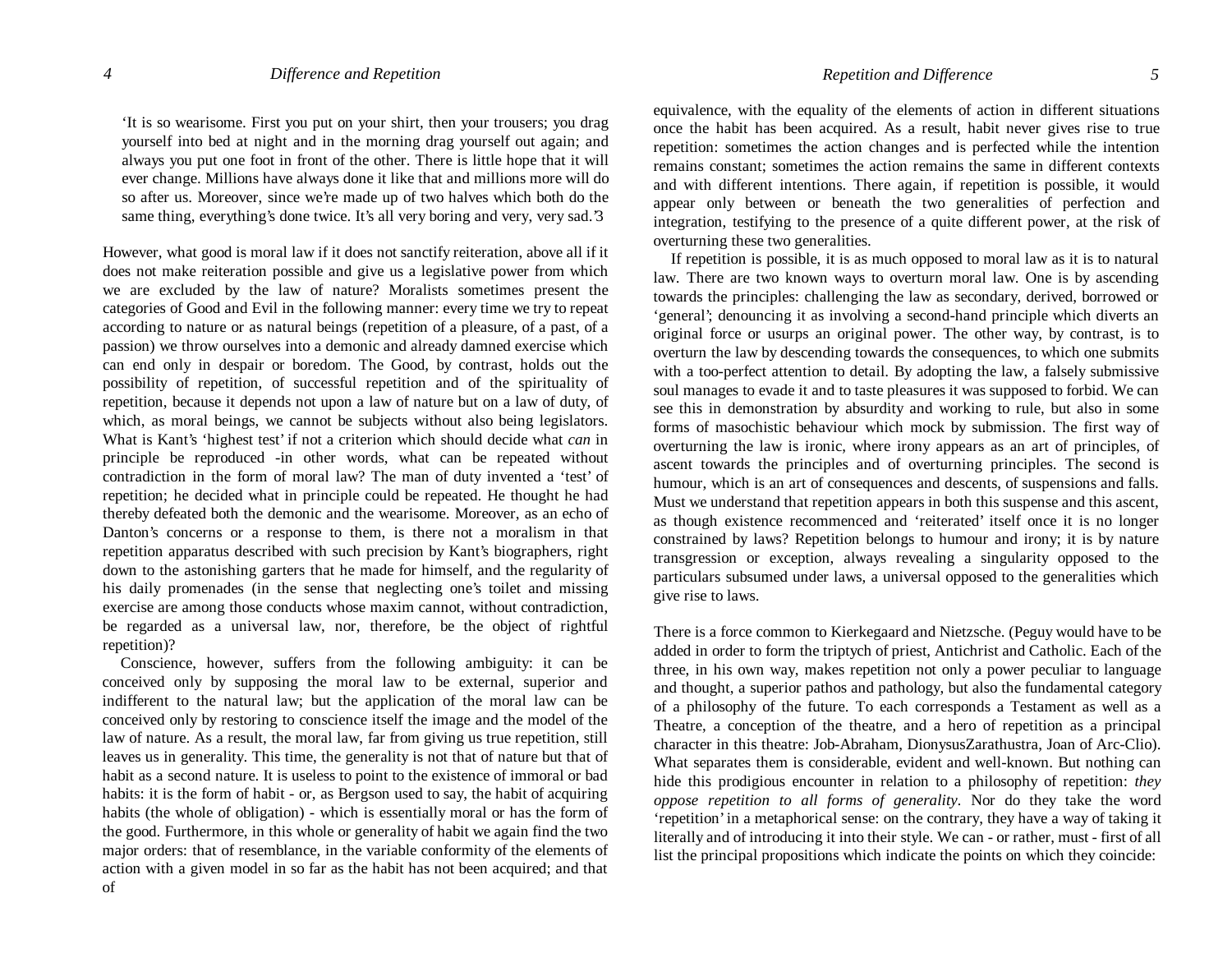1. Make something new of repetition itself: connect it with a test, with a selection or selective test; make it the supreme object of the will and of freedom. Kierkegaard specifies that it is not a matter of drawing something new from repetition, of extracting something new from it. Only contemplation or the mind which contemplates from without 'extracts'. It is rather a matter of acting, of making repetition as such a novelty; that is, a freedom and a task of freedom. In the case of Nietzsche: liberate the will from everything which binds it by making repetition the very object of willing. No doubt it is repetition which already binds; but if we die of repetition we are also saved and healed by it - healed, above all, by the other repetition. The whole mystical game of loss and salvation is therefore contained in repetition, along with the whole theatrical game of life and death and the whole positive game of illness and health (cf. Zarathustra ill and Zarathustra convalescent by virtue of one and the same power which is that of repetition in the eternal return).

2. In consequence, oppose repetition to the laws of nature. Kierkegaard declares that he does not speak at all of repetition in nature, of cycles and seasons, exchanges and equalities. Furthermore, if repetition concerns the most interior element of the will, this is because everything *changes* around the will, in accordance with the law of nature. According to the law of nature, repetition is impossible. For this reason, Kierkegaard condemns as aesthetic repetition every attempt to obtain repetition from the laws of nature by identifying with the legislative principle, whether in the Epicurean or the Stoic manner. It will be said that the situation is not so clear with Nietzsche. Nietzsche's declarations are nevertheless explicit. If he discovers repetition in the *Physis* itself, this is because he discovers in the *Physis* something superior to the reign of laws: a will willing itself through all change, a power opposed to law, an interior of the earth opposed to the laws of its surface. Nietzsche opposes 'his' hypothesis to the cyclical hypothesis. He conceives of repetition in the eternal return as Being, but he opposes this being to every legal form, to the being-similar as much as to the being-equal. How could the thinker who goes furthest in criticising the notion of law reintroduce eternal return as a law of nature? How could such a connoisseur of the Greeks be justified in regarding his own thought as prodigious and new, if he were content to formulate that natural platitude, that generality regarding nature well known to the Ancients? On two occasions, Zarathustra corrects erroneous interpretations of the eternal return: with anger, directed at his demon ('Spirit of Gravity ... do not treat this too lightly'); with kindness, directed at his animals ('O buffoons and barrel-organs ... you have already made a refrain out of it'). The refrain is the eternal return as cycle or circulation, as being-similar and being-equal -in short, as natural animal certitude and as sensible law of nature.

3. Oppose repetition to moral law, to the point where it becomes the suspension of ethics, a thought beyond good and evil. Repetition appears

#### *Repetition and Difference 7*

as the logos of the solitary and the singular, the logos of the 'private thinker'. Both Kierkegaard and Nietzsche develop the opposition between the private thinker, the thinker-comet and bearer of repetition, and the public professor and doctor of law, whose second-hand discourse proceeds by mediation and finds its moralising source in the generality of concepts (cf. Kierkegaard against Hegel, Nietzsche against Kant and Hegel; and from this point of view, Peguy against the Sorbonne). Job is infinite contestation and Abraham infinite resignation, but these are one and the same thing. Job challenges the law in an ironic manner,

refusing all second-hand explanations and dismissing the general in order to reach the most singular as principle or as universal. Abraham submits humorously to the law, but finds in that submission precisely the singularity of his only son whom the law commanded him to sacrifice. As Kierkegaard understands it, repetition is the transcendent correlate shared by the psychical intentions of contestation and resignation. (We rediscover the two aspects in Peguy's doubling of Joan of Arc and Gervaise.) In Nietzsche's striking atheism, hatred of the law and *amor fati* (love of fate), aggression and acquiescence are the two faces of Zarathustra, gathered from the Bible and turned back against it. Further, in a certain sense one can see Zarathustra's moral test of repetition as competing with Kant. The eternal return says: whatever you will, will it in such a manner that you also will its eternal return. There is a 'formalism' here which overturns Kant on his own ground, a test which goes further since, instead of relating repetition to a supposed moral law, it seems to make repetition itself the only form of a law beyond morality. In reality, however, things are even more complicated. The form of repetition in the eternal return is the brutal form of the immediate, that of the universal and the singular reunited, which dethrones every general law, dissolves the mediations and annihilates the particulars subjected to the law. Just as irony and black humour are combined in Zarathustra, so there is a within-the-law and a beyond-the-law united in the eternal return.

4. Oppose repetition not only to the generalities of habit but also to the particularities of memory. For it is perhaps habit which manages to 'draw' something new from a repetition contemplated from without. With habit, we act only on the condition that there is a little Self within us which contemplates: it is this which extracts the new - in other words, the general - from the pseudo-repetition of particular cases. Memory, then, perhaps recovers the particulars dissolved in generality. These psychological movements are of little consequence: for both Nietzsche and Kierkegaard they fade away in the face of repetition proposed as the double condemnation of habit and memory. In this way, repetition is the thought of the future: it is opposed to both the ancient category of reminiscence and the modern category of *habitus.* It is in repetition and by repetition that Forgetting becomes a positive power while the unconscious becomes a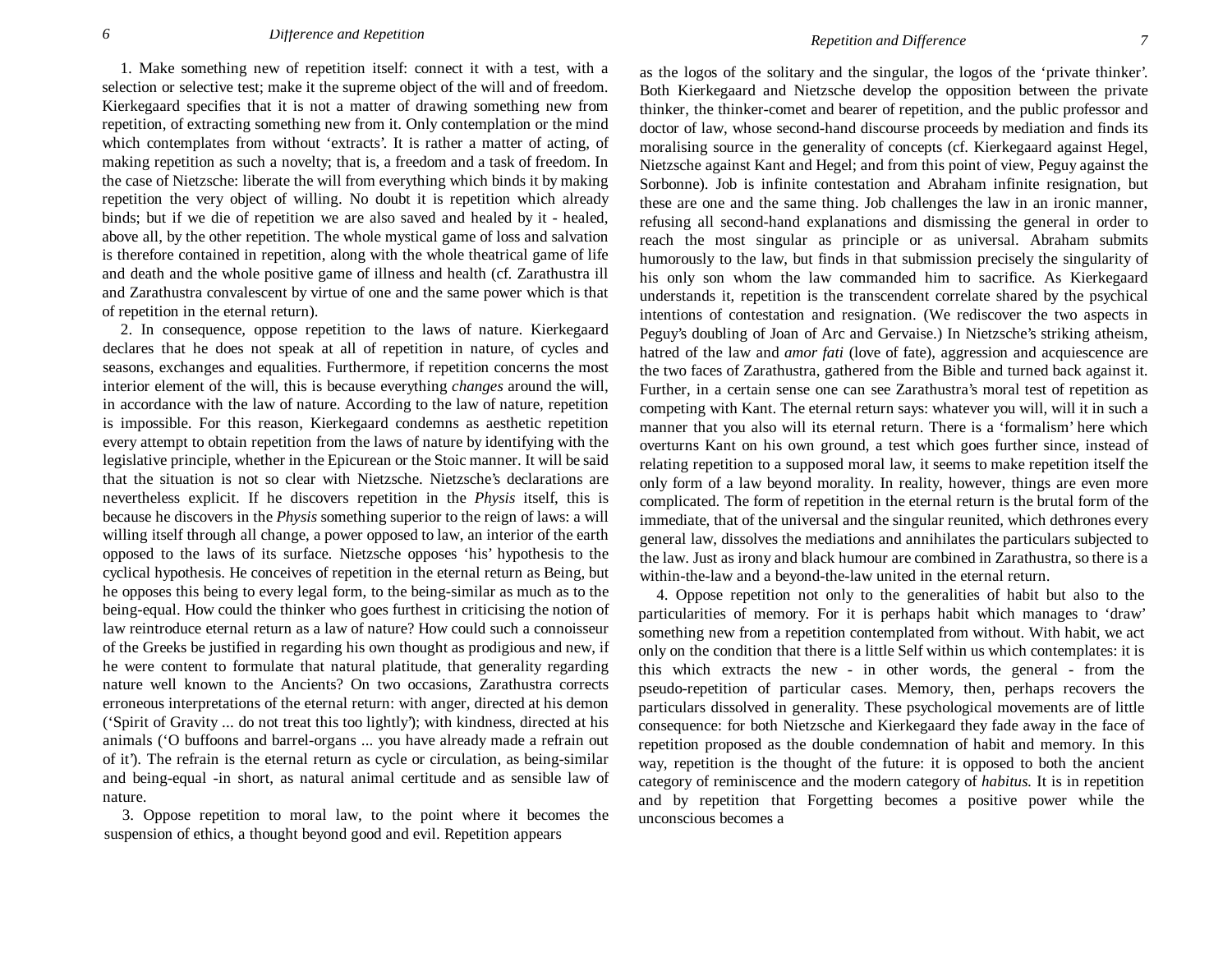positive and superior unconscious (for example, forgetting as a force is an integral part of the lived experience of eternal return). Everything is summed up in power. When Kierkegaard speaks of repetition as the second power of consciousness, 'second' means not a second time but the infinite which belongs to a single time, the eternity which belongs to an instant, the unconscious which belongs to consciousness, the 'nth' power. And when Nietzsche presents the eternal return as the immediate expression of the will to power, will to power does not at all mean 'to want power' but, on the contrary: whatever you will, carry it to the 'nth' power - in other words, separate out the superior form by virtue of the selective operation of thought in the eternal return, by virtue of the singularity of repetition in the eternal return itself. Here, in the superior form of everything that is, we find the immediate identity of the eternal return and the Overman.

We are not suggesting any resemblance whatsoever between Nietzsche's Dionysus and Kierkegaard's God. On the contrary, we believe that the difference is insurmountable. But this is all the more reason to ask why their coincidence concerning this fundamental objective, the theme of repetition, even though they understand this objective differently? Kierkegaard and Nietzsche are among those who bring to philosophy new means of expression. In relation to them we speak readily of an overcoming of philosophy. Furthermore, in all their work, *movement* is at issue. Their objection to Hegel is that he does not go beyond false movement - in other words, the abstract logical movement of 'mediation'. They want to put metaphysics in motion, in action. They want to make it act, and make it carry out immediate acts. It is not enough, therefore, for them to propose a new representation of movement; representation is already mediation. Rather, it is a question of producing within the work a movement capable of affecting the mind outside of all representation; it is a question of making movement itself a work, without interposition; of substituting direct signs for mediate representations; of inventing vibrations, rotations, whirlings, gravitations, dances or leaps which directly touch the mind. This is the idea of a man of the theatre, the idea of a director before his time. In this sense, something completely new begins with Kierkegaard and Nietzsche. They no longer reflect on the theatre in the Hegelian manner. Neither do they set up a philosophical theatre. They invent an incredible equivalent of theatre within philosophy, thereby founding simultaneously this theatre of the future and a new philosophy. It will be said that, at least from the point of view of theatre, there was no production: neither the profession of priest and Copenhagen around *1840,* nor the break with Wagner and Bayreuth, was a favourable condition. One thing, however, is certain: when Kierkegaard speaks of ancient theatre and modern drama, the environment has already changed; we are no longer in the element of reflection. We find here a thinker who lives the problem of masks, who experiences the inner emptiness of masks and seeks to fill it, to

complete it, albeit with the 'absolutely different' - that is, by putting into it all the difference between the finite and the infinite, thereby creating the idea of a theatre of humour and of faith. When Kierkegaard explains that the knight of faith so resembles a bourgeois in his Sunday best as to be capable of being mistaken for one, this philosophical instruction must be taken as the remark of a director showing how the knight of faith should be *played.* And when he comments on job or Abraham, when he imagines the variations of *Agnes and the Triton*, he rewrites the tale in a manner which is clearly that of a scenario. Mozart's music resonates even in Abraham and job; it is a matter of 'leaping' to the tune of this music. 'I look only at movements' is the language of a director who poses the highest theatrical problem, the problem of a movement which would directly touch the soul, which would be that of the souls

Even more so with Nietzsche. *The Birth of Tragedy* is not a reflection on ancient theatre so much as the practical foundation of a theatre of the future, the opening up of a path along which Nietzsche still thinks it possible to push Wagner. The break with Wagner is not a matter of theory, nor of music; it concerns the respective roles of text, history, noise, music, light, song, dance and decor in this theatre of which Nietzsche dreams. Zarathustra incorporates the two attempts at dramatizing Empedocles. Moreover, if Bizet is better than Wagner, it is from the point of view of theatre and for Zarathustra's dances. Nietzsche's reproach to Wagner is that he inverted and distorted 'movement', giving us a nautical theatre in which we must paddle and swim rather than one in which we can walk and dance. Zarathustra is conceived entirely within philosophy, but also entirely for the stage. Everything in it is scored and visualised, put in motion and made to walk or dance. How can it be read without searching for the exact sound of the cries of the higher man, how can the prologue be read without staging the episode of the tightrope walker which opens the whole story? At certain moments, it is a comic opera about terrible things; and it is not by chance that Nietzsche speaks of the comic character of the Overman. Remember the song of Ariadne from the mouth of the old Sorcerer: here, two masks are superimposed that of a young woman, almost of a *Kore,* which has just been laid over the mask of a repugnant old man. The actor must play the role of an old man playing the role of the *Koye.* Here too, for Nietzsche, it is a matter of filling the inner emptiness of the mask within a theatrical space: by multiplying the superimposed masks and inscribing the omnipresence of Dionysus in that superimposition, by inserting both the infinity of real movement and the form of the absolute difference given in the repetition of eternal return. When Nietzsche says that the Overman resembles Borgia rather than Parsifal, or when he suggests that the Overman belongs at once to both the Jesuit Order and the Prussian officer corps, we can understand these texts only by taking them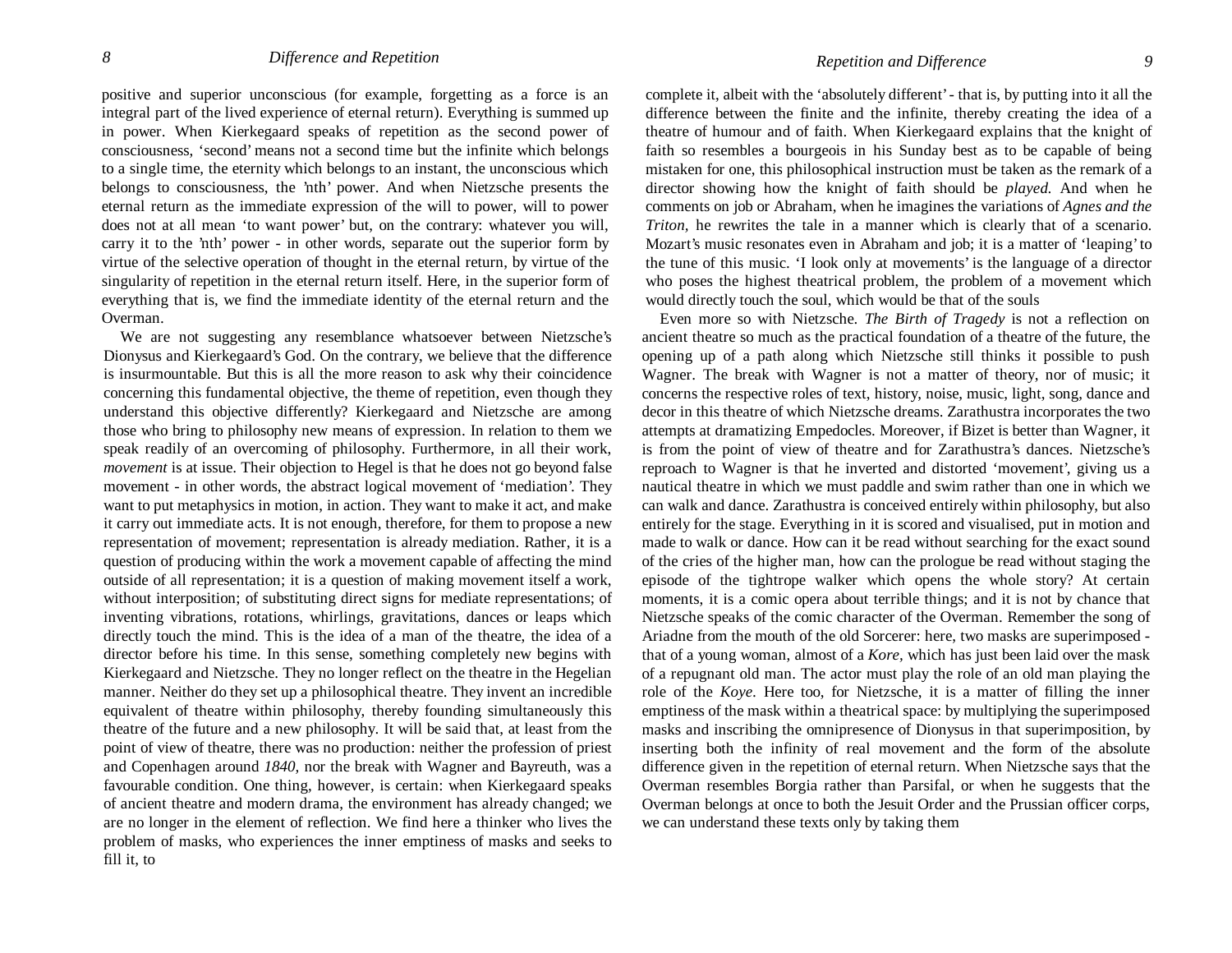for what they are: the remarks of a director indicating how the Overman should be 'played'.

Theatre is real movement, and it extracts real movement from all the arts it employs. This is what we are told: this movement, the essence and the interiority of movement, *is not opposition, not mediation,* but repetition. Hegel is denounced as the one who proposes an abstract movement of concepts instead of a movement of the *Physis* and the *Psyche.* Hegel substitutes the abstract relation of the particular to the concept in general for the true relation of the singular and the universal in the Idea. He thus remains in the reflected element of 'representation', within simple generality. He represents concepts instead of dramatizing Ideas: he creates a false theatre, a false drama, a false movement. We must see how Hegel betrays and distorts the immediate in order to ground his dialectic in that incomprehension, and to introduce mediation in a movement which is no more than that of his own thought and its generalities. When we say, on the contrary, that movement is repetition and that this is our true theatre, we are not speaking of the effort of the actor who 'repeats' because he has not yet learned the part. We have in mind the theatrical space, the emptiness of that space, and the manner in which it is filled and determined by the signs and masks through which the actor plays a role which plays other roles; we think of how repetition is woven from one distinctive point to another, including the differences within itself. (When Marx also criticizes the abstract false movement or mediation of the Hegelians, he finds himself drawn to an idea, which he indicates rather than develops, an essentially 'theatrical' idea: to the extent that history is theatre, then repetition, along with the tragic and the comic within repetition, forms a condition of movement under which the 'actors' or the 'heroes' produce something effectively new in history.) The theatre of repetition is opposed to the theatre of representation, just as movement is opposed to the concept and to representation which refers it back to the concept. In the theatre of repetition, we experience pure forces, dynamic lines in space which act without intermediary upon the spirit, and link it directly with nature and history, with a language which speaks before words, with gestures which develop before organised bodies, with masks before faces, with spectres and phantoms before characters - the whole apparatus of repetition as a 'terrible power'.

It then becomes easy to speak of the differences between Kierkegaard and Nietzsche. Even this question, however, must no longer be posed at the speculative level of the ultimate nature of the God of Abraham or the Dionysus of Zarathustra. It is rather a matter of knowing what it means to 'produce movement', to repeat or to obtain repetition. Is it a matter of leaping, as Kierkegaard believes? Or is it rather a matter of dancing, as Nietzsche thinks? He does not like the confusion of dancing and leapin (only Zarathustra's ape, his demon, his dwarf, his buffoon, leaps).

Kierkegaard offers us a theatre of faith; he opposes spiritual movement, the movement of faith, to logical movement. He can thus invite us to go beyond all aesthetic repetition, beyond irony and even humour, all the while painfully aware that he offers us only the aesthetic, ironic and humoristic image of such a going-beyond. With Nietzsche, it is a theatre of unbelief, of movement as *Physis,*  already a theatre of cruelty. Here, humour and irony are indispensable and fundamental operations of nature. And what would eternal return be, if we forgot that it is a vertiginous movement endowed with a force: not one which causes the return of the Same in general, but one which selects, one which expels as well as creates, destroys as well as produces? Nietzsche's leading idea is to ground the repetition in eternal return on both the death of God and the dissolution of the self. However, it is a quite different alliance in the theatre of faith: Kierkegaard dreams of an alliance between a God and a self rediscovered. All sorts of differences follow: is the movement in the sphere of the mind, or in the entrails of the earth which knows neither God nor self? Where will it be better protected against generalities, against mediations? Is repetition supernatural, to the extent that it is over and above the laws of nature? Or is it rather the most natural will of Nature in itself and willing itself as *Physis,* because Nature is by itself superior to its own kingdoms and its own laws? Has Kierkegaard not mixed all kinds of things together in his condemnation of 'aesthetic' repetition: a pseudo-repetition attributable to general laws of nature and a true repetition in nature itself; a pathological repetition of the passions and a repetition in art and the work of art? We cannot now resolve any of these problems; it has been enough for us to find theatrical confirmation of an irreducible difference between generality and repetition.

Repetition and generality are opposed from the point of view of conduct and from the point of view of law. It remains to specify a third opposition from the point of view of concepts or representation. Let us pose a question *quid juris:* <sup>a</sup> concept may be in principle the concept of a particular existing thing, thus having an infinite comprehension. Infinite comprehension is the correlate of an extension - 1. It is very important that this infinity of comprehension be supposed actual, not virtual or simply indefinite. It is on this condition that predicates in the form of moments of concepts are preserved, and have an effect on the subject to which they are attributed. Infinite comprehension thus makes possible remembering and recognition, memory and self-consciousness (even when these two faculties are not themselves infinite). The relation of a concept to its object under this double aspect, in the form that it assumes in this memory and this selfconsciousness, is called representation. From this may be drawn the principles of a vulgarized Leibnizianism. According to a principle of difference,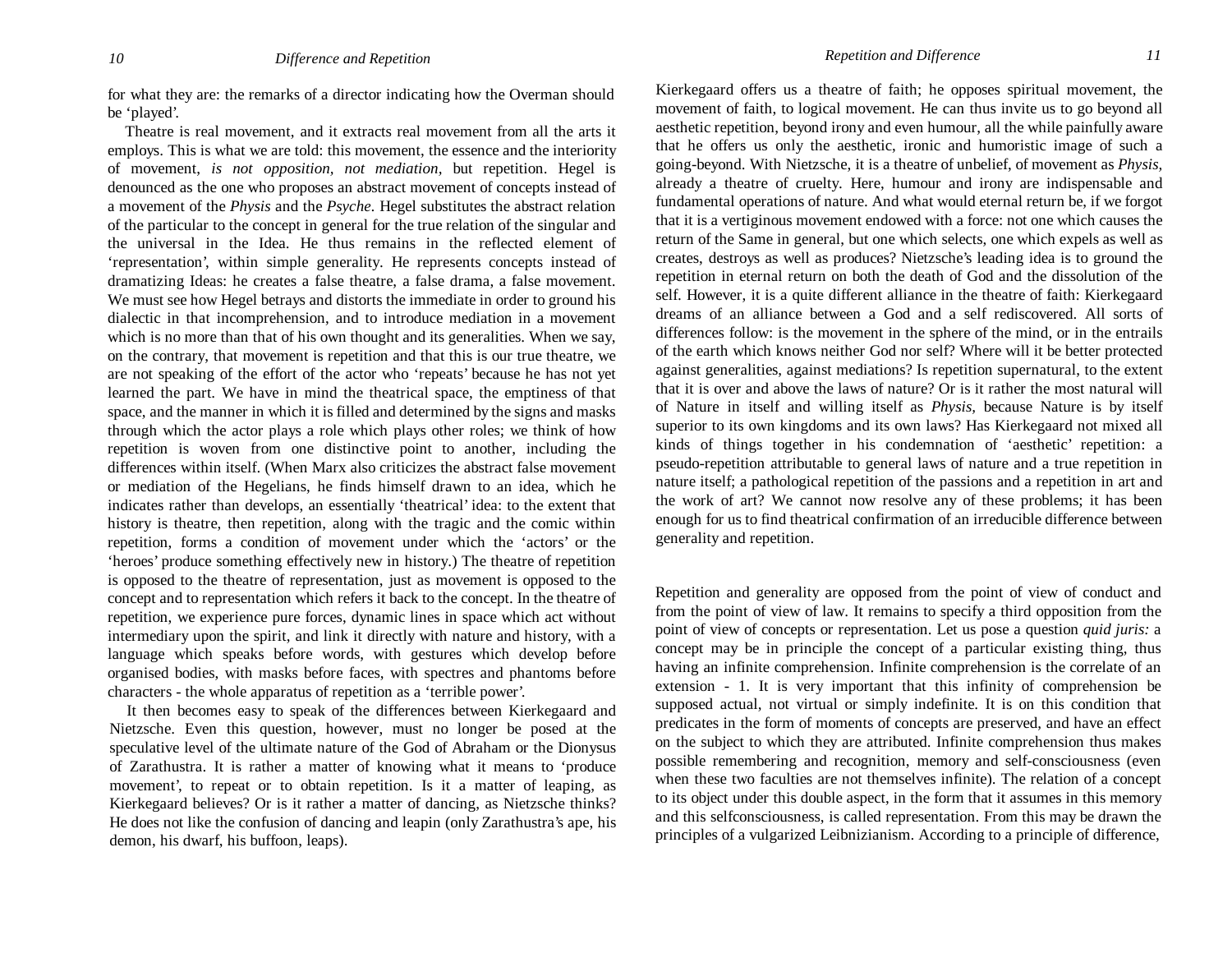every determination is conceptual in the last instance, or actually belongs to the comprehension of a concept. According to a principle of sufficient reason, there is always one concept per particular thing. According to the reciprocal principle of the identity of indiscernibles, there is one and only one thing per concept. Together, these principles expound a theory of difference as conceptual difference, or develop the account of representation as mediation.

However, a concept can always be blocked at the level of each of its determinations or each of the predicates that it includes. In so far as it serves as a determination, a predicate must remain fixed in the concept while becoming something else in the thing (animal becomes something other in man and in horse; humanity something other in Peter and in Paul). This is why the comprehension of the concept is infinite; having become other in the thing, the predicate is like the object of another predicate in the concept. But this is also why each determination remains general or defines a resemblance, to the extent that it remains fixed in the concept and applicable by right to an infinity of things. Here, the concept is thus constituted in such a fashion that, in its real use, its comprehension extends to infinity, but in its logical use, this comprehension is always liable to an artificial blockage. Every logical limitation of the comprehension of a concept endows it with an extension greater than 1, in principle infinite, and thus of a generality such that no existing individual *can*  correspond to it *hic et nunc* (rule of the inverse relation of comprehension and extension). Thus, the principle of difference understood as difference in the concept does not oppose but, on the contrary, allows the greatest space possible for the apprehension of resemblances. Even from the point of view of conundrums, the question 'What difference is there?' may always be transformed into: 'What resemblance is there?' But above all, in classification, the determination of species implies and supposes a continual evaluation of resemblances. Undoubtedly, resemblance is not a partial identity, but that is only because the predicate in the concept is not, by virtue of its becoming other in the thing, a part of that thing.

We wish to indicate the difference between this type of artificial blockage and a quite different type which must be called a natural blockage of the concept. One refers to logic pure and simple, but the other refers to a transcendental logic or a dialectic of existence. Let us suppose that a concept, taken at a particular moment when its comprehension is finite, is forcibly assigned a place in space and time - that is, an existence corresponding normally to the extension  $= 1$ . We would say, then, that a genus or species passes into existence *hic et nunc* without any augmentation of comprehension. There is a rift between that extension  $= 1$ imposed upon the concept and the extension - - that its weak comprehension demands in principle. The result will be a 'discrete extension' - that is, a pullulation of individuals absolutely identical in

respect of their concept, and participatin in the same singularity in existence (the paradox of doubles or twins). This phenomenon of discrete extension implies a natural blockage of the concept, different in kind from a logical blockage: it forms a true repetition in existence rather than an order of resemblance in thought. There is a significant difference between generality, which always designates a logical power of concepts, and repetition, which testifies to their powerlessness or their real limits. Repetition is the pure fact of a concept with finite comprehension being forced to pass as such into existence: can we find examples of such a passage? Epicurean atoms would be one: individuals localised in space, they nevertheless have a meagre comprehension, which is made up for in discrete extension, to the point where there exists an infinity of atoms of the same shape and size. The existence of Epicurean atoms may be doubted. On the other hand, the existence of words, which are in a sense linguistic atoms, cannot be doubted. Words possess a comprehension which is necessarily finite, since they are by nature the objects of a merely nominal definition. We have here a reason why the comprehension of the concept *cannot*  extend to infinity: we define a word by only a finite number of words. Nevertheless, speech and writing, from which words are inseparable, give them an existence *hic et nunc;* a genus thereby passes into existence as such; and here again extension is made up for in dispersion, in discreteness, under the sign of a repetition which forms the real power of language in speech and writing.

The question is: are there other natural blockages besides those of discrete extension and finite comprehension? Let us assume a concept with indefinite comprehension (virtually infinite). However far one pursues that comprehension, one can always think that it subsumes perfectly identical objects. By contrast with the actual infinite, where the concept is sufficient by right to distinguish its object from *every* other object, in this case the concept can pursue its comprehension indefinitely, always subsuming a plurality of objects which is itself indefinite. Here again, the concept is the Same - indefinitely the same - for objects which are distinct. We must therefore recognise the existence of non-conceptual differences between these objects. It is Kant who best indicates the correlation between objects endowed with only an indefinite specification, and purely spatio-temporal or oppositional, non-conceptual determinations (the paradox of symmetrical objects). 8 However, these determinations are precisely only the figures of repetition: space and time are themselves repetitive milieux; and real opposition is not a maximum of difference but a minimum of repetition - a repetition reduced to two, echoing and returning on itself; a repetition which has found the means to *define* itself. Repetition thus appears as difference without a concept, repetition which escapes indefinitely continued conceptual difference. It expresses a power peculiar to the existent, a stubbornness of the existent in intuition, which resists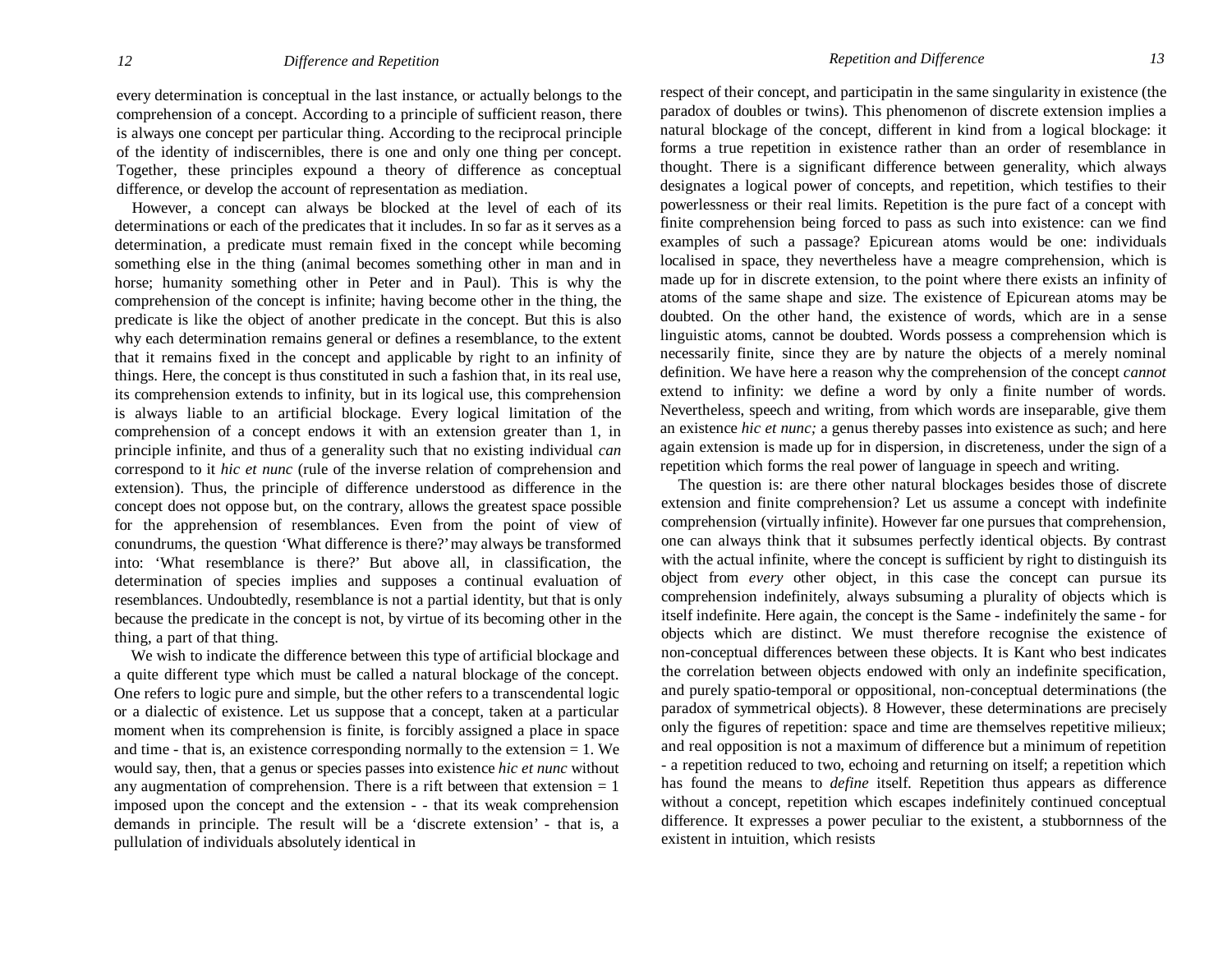every specification by concepts no matter how far this is taken. However far you go in the concept, Kant says, you can always repeat - that is, make several objects correspond to it, or at least two: one for the left and one for the right, one for the more and one for the less, one for the positive and one for the negative.

Such a situation may be better understood if we consider that concepts with indefinite comprehension are concepts of Nature. As such, they are always in something else: they are not in Nature but in the mind which contemplates it or observes it, and represents it to itself. That is why it is said that Nature is alienated mind or alienated concept, opposed to itself. Corresponding to such concepts are those objects which themselves lack memory - that is, which neither possess nor collect in themselves their own moments. The question is asked why Nature repeats: because it *is partes extra partes, mens momentanea.*  Novelty then passes to the mind which represents itself: because the mind has a memory or acquires habits, it is capable of forming concepts in general and of drawing something new, of subtracting something new from the repetition that it contemplates.

Concepts with finite comprehension are nominal concepts; concepts with indefinite comprehension but without memory are concepts of Nature. Yet these two cases still do not exhaust the examples of natural blockage. Take an individual notion or a particular representation with infinite comprehension, endowed with memory but lacking selfconsciousness. The comprehensive representation is indeed in-itself, the memory is there, embracing all the particularity of an act, a scene, an event or a being. What is missing, however, for a determinate natural reason, is the for-itself of consciousness or recognition. What is missing in the memory is remembrance - or rather, the working through of memory. Consciousness establishes between the I and the representation a relation much more profound than that which appears in the expression 'I have a representation': it relates the representation to the I as if to a free faculty which does not allow itself to be confined within any one of its products, but for which each product is already thought and recognised as past, the occasion of a determinant change in inner meaning. When the consciousness of knowledge or the working through of memory is missing, the knowledge in itself is only the repetition of its object: it is *played,* that is to say repeated, enacted instead of being known. Repetition here appears as the unconscious of the free concept, of knowledge or of memory, the unconscious of representation. It fell to Freud to assign the natural reason for such a blockage: repression or resistance, which makes repetition itself a veritable 'constraint', a 'compulsion'. Here, then, is a third case of blockage, one which concerns, this time, the concepts of freedom. Here too, from the standpoint of a certain Freudianism, we can discover the principle of an inverse relation between repetition and consciousness, repetition and remembering, repetition and recognition (the paradox of the

'burials' or buried objects): the less one remembers, the less one is conscious of remembering one's past, the more one repeats it - remember and work through the memory in order not to repeat it. Self-consciousness in recognition appears as the faculty of the future or the function of the future, the function of the new. Is it not true that the only dead who return are those whom one has buried too quickly and too deeply, without paying them the necessary respects, and that remorse testifies less to an excess of memory than to a powerlessness or to a failure in the working through of a memory?

There is a tragic and a comic repetition. Indeed, repetition always appears twice, once in the tragic destiny and once in the comic aspect. In the theatre, the hero repeats precisely because he is separated from an essential, infinite knowledge. This knowledge is in him, it is immersed in him and acts in him, but acts like something hidden, like a blocked representation. The difference between the comic and the tragic pertains to two elements: first, the nature of the repressed knowledge - in the one case immediate natural knowledge, a simple given of common sense, in the other terrible esoteric knowledge; second, as a result, the manner in which the character is excluded from this knowledge, the manner in which 'he does not know that he knows'. In general the practical problem consists in this: this unknown knowledge must be represented as bathing the whole scene, impregnating all the elements of the play and comprising in itself all the powers of mind and nature, but at the same time the hero cannot represent it to *himself* - on the contrary, he must enact it, play it and repeat it until the acute moment that Aristotle called 'recognition'. At this point, repetition and representation confront one another and merge, without, however, confusing their two levels, the one reflecting itself in and being sustained by the other, the knowledge as it is represented on stage and as repeated by the actor then being recognised as the same.

The discrete, the alienated and the repressed are the three cases of natural blockage, corresponding respectively to nominal concepts, concepts of nature and concepts of freedom. In all these cases, however, conceptual identity or Sameness of representation is invoked to account for repetition: repetition is attributed to elements which are really distinct but nevertheless share strictly the same concept. Repetition thus appears as a difference, but a difference absolutely without concept; in this sense, an indifferent difference. The words 'really', 'strictly', 'absolutely' are supposed to refer to the phenomenon of natural blockage, in opposition to logical blockage which only determines a generality. However, an important drawback compromises this whole endeavour. As long as we invoke absolute conceptual identity for distinct objects, we suggest a purely negative explanation, an explanation by default. The fact that this default should be grounded in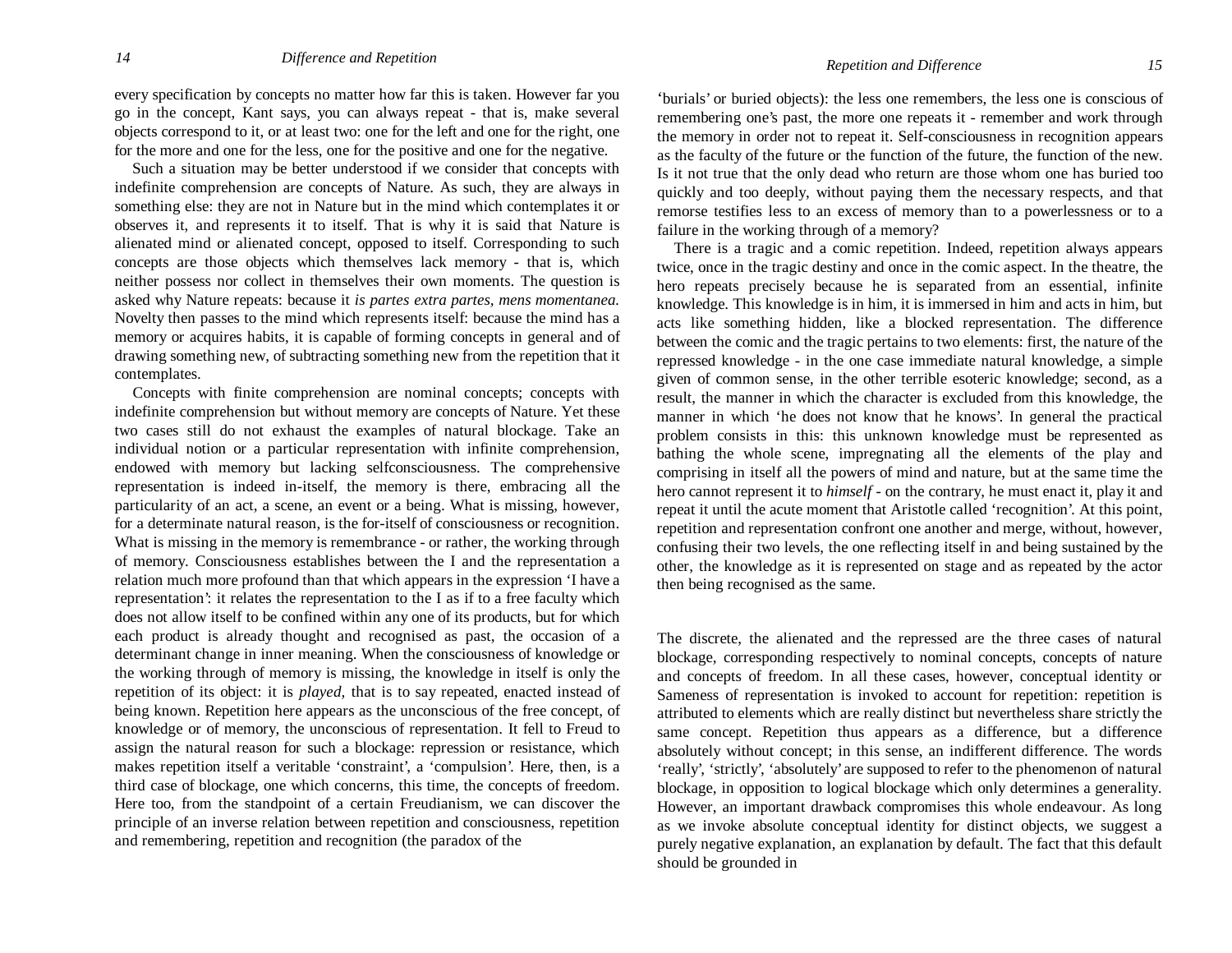the nature of concepts or representations themselves changes nothing. In the first case, repetition occurs because nominal concepts naturally possess a finite comprehension. In the second case, repetition occurs because concepts of nature are naturally devoid of memory, alienated and outside themselves. In the third case, because the concept of freedom remains unconscious while memories and representations remain repressed. In all these cases, *that which* repeats does so only by dint of not 'comprehending', not remembering, not knowing or not being conscious. Throughout, the inadequacy of concepts and of their representative concomitants (memory and self-consciousness, remembrance and recognition) is supposed to account for repetition. Such is therefore the default of every argument grounded in the form of identity in the concept: these arguments give us only a nominal definition and a negative explanation of repetition. No doubt the formal identity which corresponds to simple logical blockage may be opposed to real identity *(the Same)* as this appears in natural blockage. But natural blockage itself requires a positive supra-conceptual force capable of explaining it, and of thereby explaining repetition.

Let us return to the example of psychoanalysis: we repeat because we repress ... Freud was never satisfied with such a negative schema, in which repetition is explained by amnesia. It is true that, from the beginning, repression was considered a positive power. However, he borrowed this positivity from the pleasure principle or from the reality principle: it was merely a derived positivity, one of opposition. The turning point of Freudianism appears in *Beyond the Pleasure Principle:* the death instinct is discovered, not in connection with the destructive tendencies, not in connection with aggressivity, but as a result of a direct consideration of repetition phenomena. Strangely, the death instinct serves as a positive, originary principle for repetition; this is its domain and its meaning. It plays the role of a transcendental principle, whereas the pleasure principle is only psychological. For this reason, it is above all silent (not given in experience), whereas the pleasure principle is noisy. The first question, then, is: How is it that the theme of death, which appears to draw together the most negative elements of psychological life, can be in itself the most positive element, transcendentally positive, to the point of affirming repetition? How can it be related to a primordial *instinct?* But a second question immediately arises: Under what form is repetition affirmed and prescribed by the death instinct? Ultimately, it is a question of the relation between repetition and disguises. Do the disguises found in the work of dreams or symptoms condensation, displacement, dramatisation -rediscover while attenuating a bare, brute repetition (repetition of the Same)? From the first theory of repression, Freud indicated another path: Dora elaborates her own role, and repeats her love for the father, only through other roles filled by others, which she herself adopts in relation to those others (K., Frau K., the governess ...). The disguises and the

variations, the masks or costumes, do not come 'over and above': they are, on the contrary, the internal genetic elements of repetition itself, its integral and constituent parts. This path would have been able to lead the analysis of the unconscious towards a veritable theatre. However, if it did not do so, this was because Freud was unable to prevent himself maintaining the model of a brute repetition, at least as a tendency. We see this when he attributes fixation to the Id: disguise is then understood from the perspective of a simple opposition of forces; disguised repetition is only the fruit of a secondary compromise between the opposed forces of the Ego and the Id. Even beyond the pleasure principle, the form of a bare repetition persists, since Freud interprets the death instinct as a tendency to return to the state of inanimate matter, one which upholds the model of a wholly physical or material repetition.

Death has nothing to do with a material model. On the contrary, the death instinct may be understood in relation to masks and costumes. Repetition is truly that which disguises itself in constituting itself, that which constitutes itself only by disguising itself. It is not underneath the masks, but is formed from one mask to another, as though from one distinctive point to another, from one privileged instant to another, with and within the variations. The masks do not hide anything except other masks. There is no first term which is repeated, and even our childhood love for the mother repeats other adult loves with regard to other women, rather like the way in which the hero of In *Search of Lost Time* replays with his mother Swann's passion for Odette. There is therefore nothing repeated which may be isolated or abstracted from the repetition in which it was formed, but in which it is also hidden. There is no bare repetition which may be abstracted or inferred from the disguise itself. The same thing is both disguising and disguised. A decisive moment in psychoanalysis occurred when Freud gave up, in certain respects, the hypothesis of real childhood events, which would have played the part of ultimate disguised terms, in order to substitute the power of fantasy which is immersed in the death instinct, where everything is already masked and disguised. In short, repetition is in its essence symbolic; symbols or simulacra are the letter of repetition itself. Difference is included in repetition by way of disguise and by the order of the symbol. This is why the variations do not come from without, do not express a secondary compromise between a repressing instance and a repressed instance, and must not be understood on the basis of the still negative forms of opposition, reversal or overturning. The variations express, rather, the differential mechanisms which belong to the essence and origin of that which is repeated. We should even overturn the relations between 'covered' and 'uncovered' within repetition. Take an uncovered or bare repetition (repetition of the Same) such as an obsessional ceremony or a schizophrenic stereotype: the mechanical element in the repetition, the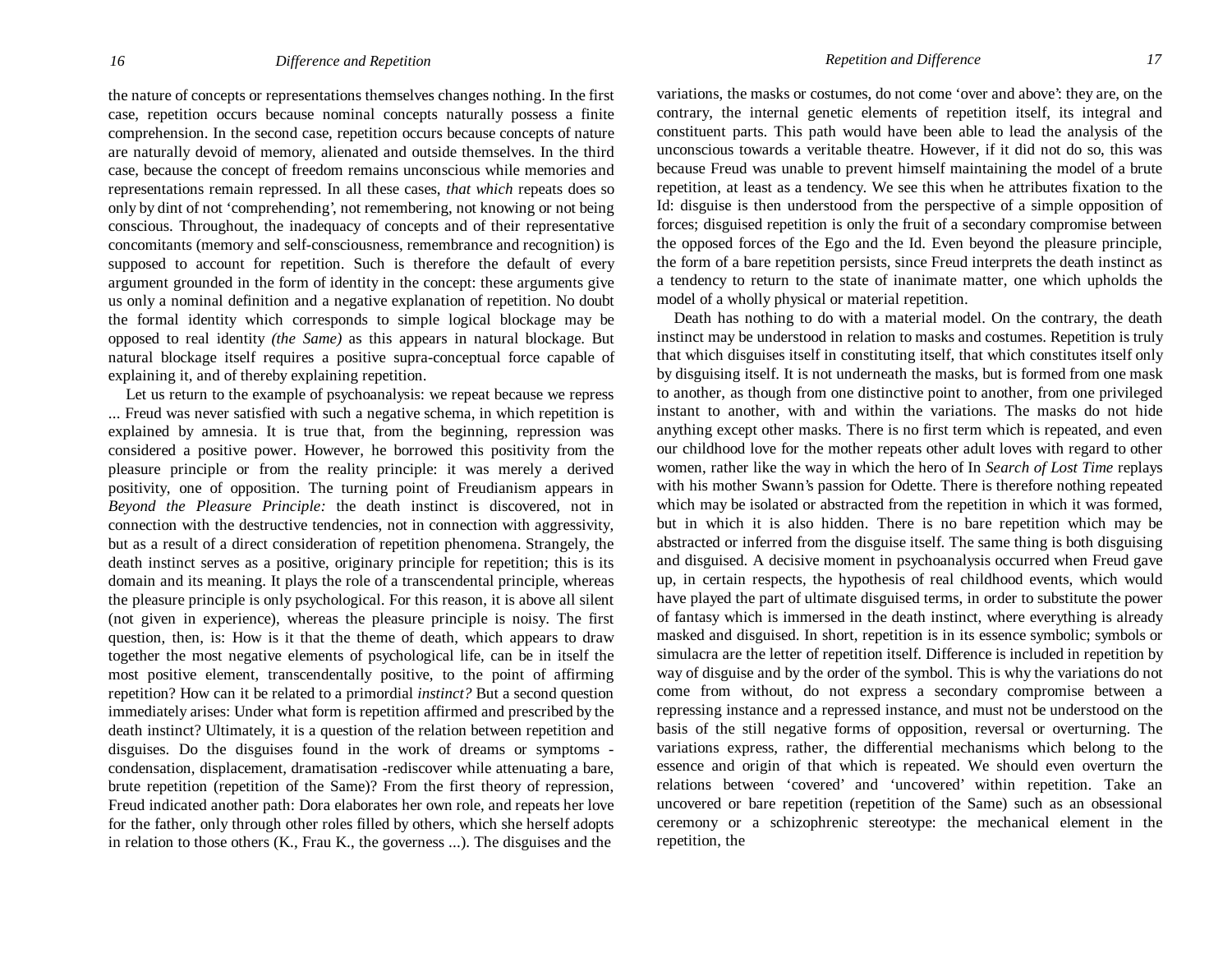element of action apparently repeated, .serves as a cover for a more profound repetition, which is played in another dimension, a secret verticality in which the roles and masks are furnished by the death instinct. Theatre of terror, Binswanger said of schizophrenia. There, the 'never seen' is not the contrary of the 'already seen': both signify the same thing, and are lived each in the other. Nerval's *Sylvie* already introduced us into this theatre, and the *Gradiva, so* close to a Nervalian inspiration, shows us the hero who lives at once both repetition as such and the repeated which is always disguised in the repetition. In the analysis of obsession, the appearance of the theme of death coincides with the moment at which the obsessed has command of all the characters of his drama and brings them together in a repetition of which the 'ceremony' is only the external envelope. The mask, the costume, the covered is everywhere the truth of the uncovered. The mask is the true subject of repetition. Because repetition differs in kind from representation, the repeated cannot be represented: rather, it must always be signified, masked by what signifies it, itself masking what it signifies.

I do not repeat because I repress. I repress because I repeat, I forget because I repeat. I repress, because I can live certain things or certain experiences only in the mode of repetition. I am determined to repress whatever would prevent me from living them thus: in particular, the representation which mediates the lived by relating it to the form of a similar or identical object. Eros and Thanatos are distinguished in that Eros must be repeated, can be lived only through repetition, whereas Thanatos (as transcendental principle) is that which gives repetition to Eros, that which submits Eros to repetition. Only such a point of view is capable of advancing us in the obscure problems of the origin of repression, its nature, its causes and the exact terms on which it bears. For when Freud shows -beyond repression 'properly speaking', which bears upon *representations -*the necessity of supposing a primary repression which concerns first and foremost pure *presentations,* or the manner in which the drives are necessarily lived, we believe that he comes closest to a positive internal principle of repetition. This later appears to him determinable in the form of the death instinct, and it is this which, far from being explained by it, must explain the blockage of representation in repression properly speaking. This is why the law of an inverse relation between repetition and remembering is in every respect hardly satisfactory, in so far as it makes repetition depend upon repression.

Freud noted from the beginning that in order to stop repeating it was not enough to remember in the abstract (without affect), nor to form a concept in general, nor even to represent the repressed event in all its particularity: it was necessary to seek out the memory there where it was, to install oneself directly in the past in order to accomplish a living connection between the knowledge and the resistance, the representation

and the blockage. We are not, therefore, healed by simple anamnesis, any more than we are made ill by amnesia. Here as elsewhere, becoming conscious counts for little. The more theatrical and dramatic operation by which healing takes place - or does not take place - has a name:. transference. Now transference is still repetition: above all it is repetition.10

If repetition makes us ill, it also heals us; if it enchains and destroys us, it also frees us, testifying in both cases to its 'demonic' power. All cure is a voyage to the bottom of repetition. There is indeed something analogous to scientific experimentation in transference, since the patient is supposed to repeat the whole of his disturbance in privileged, artificial conditions, taking the person of the analyst as 'object'. In transference, however, repetition does not so much serve to identify events, persons and passions as to *authenticate* the roles and select the masks. Transference is not an experiment but a principle which grounds the entire analytic experience. The roles themselves are by nature erotic, but the verification of these roles appeals to the highest principle and the most profound judge, the death instinct. In effect, reflection on transference was a determinant motive behind the discovery of a 'beyond'. In this sense, repetition constitutes by itself the selective game of our illness *and* our health, of our loss *and* our salvation. How can this game be related to the death instinct? No doubt in a sense close to that in which Miller, in his wonderful book on Rimbaud, says: 'I realized that I was free, that the death I had gone through had liberated me.'11 It seems that the idea of a death instinct must be understood in terms of three paradoxical and complementary requirements: to give repetition an original, positive principle, but also an autonomous disguising power; and finally, to give it an immanent meaning in which terror is closely mingled with the movement of selection and freedom.

Our problem concerns the essence of repetition. It is a question of knowing why repetition cannot be explained by the form of identity in concepts or representations; in what sense it demands a superior 'positive' principle. This enquiry must embrace all the concepts of nature and freedom. Consider, on the border between these two cases, the repetition of a decorative motif: a figure is reproduced, while the concept remains absolutely identical ... . However, this is not how artists proceed in reality. They do not juxtapose instances of the figure, but rather each time combine an element of one instance with *another* element of a following instance. They introduce a disequilibrium into the dynamic process of construction, an instability, dissymmetry or gap of some kind which disappears only in the overall effect. Commenting on such a case, Levi-Strauss writes: 'These elements interlock with each other through dislocation, and it is only at the end that the pattern achieves a stability which both confirms and belies the dynamic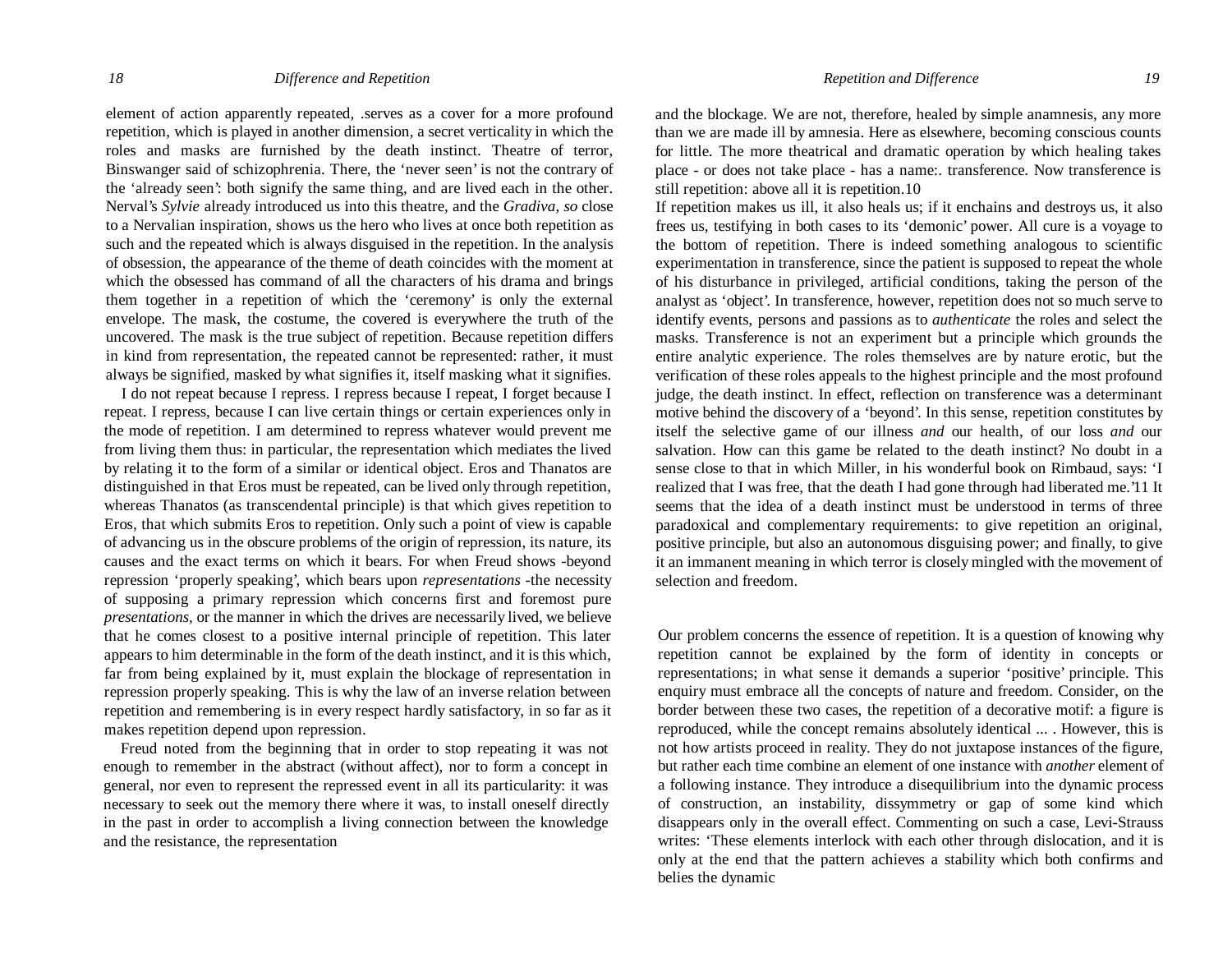process according to which it has been carried out.' 12 These remarks stand for the notion of causality in general. For it is not the elements of symmetry present which matter for artistic or natural causality, but those which are missing and are not in the cause; what matters is the possibility of the cause having less symmetry than the effect. Moreover, causality would remain eternally conjectural, a simple logical category, if that possibility were not at some moment or other effectively fulfilled. For this reason, the logical relation of causality is inseparable from a physical process of signalling, without which it would not be translated into action. By 'signal' we mean a system with orders of disparate size, endowed with elements of dissymmetry; by 'sign' we mean what happens within such a system, what flashes across the intervals when a communication takes place between disparates. The sign is indeed an effect, but an effect with two aspects: in one of these it expresses, *qua* sign, the productive dissymmetry; in the other it tends to cancel it. The sign is not entirely of the order of the symbol; nevertheless, it makes way for it by implying an internal difference (while leaving the conditions of its reproduction still external).

The negative expression 'lack of symmetry' should not mislead us: it indicates the origin and positivity of the causal process. It is positivity itself. For us, as the example of the decorative motif suggests, it is essential to break down the notion of causality in order to distinguish two types of repetition: one which concerns only the overall, abstract effect, and the other which concerns the acting cause. One is a static repetition, the other is dynamic. One results from the work, but the other is like the 'evolution' of a bodily movement. One refers back to a single concept, which leaves only an external difference between the ordinary instances of a figure; the other is the repetition of an internal difference which it incorporates in each of its moments, and carries from one distinctive point to another. One could try to assimilate these two repetitions by saying that the difference between the first and the second is only a matter of a change in the content of the concept, or of the figure being articulated differently, but this would be to fail to recognise the respective order of each repetition. For in the dynamic order there is no representative concept, nor any figure represented in a pre-existing space. There is an Idea, and a pure dynamism which creates a corresponding space.

Studies on rhythm or symmetry confirm this duality. A distinction is drawn between arithmetic symmetry, which refers back to a scale of whole or fractional coefficients, and geometric symmetry, based upon proportions or irrational ratios; a static symmetry which is cubic or hexagonal, and a dynamic symmetry which is pentagonal and appears in a spiral line or in a geometrically progressing pulsation - in short, in a living and mortal 'evolution'. Now, the second of these is at the heart of the first; it is the vital, positive, active procedure. In a network of double squares, we discover radiating lines which have the centre of a pentagon or a

pentagram as their asymmetrical pole. The network is like a fabric stretched upon a framework, 'but the outline, the principal rhythm of that framework, is almost always a theme independent of the network': such elements of dissymmetry serve as both genetic principle and principle of reflection for symmetrical figures.13 The static repetition in the network of double squares thus refers back to a dynamic repetition, formed by a pentagon and 'the decreasing series of pentagrams which may be naturally inscribed therein'. Similarly, the study of rhythm allows us immediately to distinguish two kinds of repetition. Cadence-repetition is a regular division of time, an isochronic recurrence of identical elements. However, a period exists only in so far as it is determined by a tonic accent, commanded by intensities. Yet we would be mistaken about the function of accents if we said that they were reproduced at equal intervals. On the contrary, tonic and intensive values act by creating inequalities or incommensurabilities between metrically equivalent periods or spaces. They create distinctive points, privileged instants which always indicate a poly-rhythm. Here again, the unequal is the most positive element. Cadence is only the envelope of a rhythm, and of a relation between rhythms. The reprise of points of inequality, of inflections or of rhythmic events, is more profound than the reproduction of ordinary homogeneous elements. As a result, we should distinguish cadence-repetition and rhythm-repetition in every case, the first being only the outward appearance or the abstract effect of the second. A bare, material repetition (repetition of the Same) appears only in the sense that another repetition is disguised within it, constituting it and constituting itself in disguising itself. Even in nature, isochronic rotations are only the outward appearance of a more profound movement, the revolving cycles are only abstractions: placed together, they reveal evolutionary cycles or spirals whose principle is a variable curve, and the trajectory of which has two dissymmetrical aspects, as though it had a right and a left. It is always in this gap, which should not be confused with the negative, that creatures weave their repetition and receive at the same time the gift of living and dying.

Finally, to return to nominal concepts: is it the identity of the nominal concept which explains the repetition of a word? Take the example of rhyme: it is indeed verbal repetition, but repetition which includes the difference between two words and inscribes that difference at the heart of a poetic Idea, in a space which it determines. Nor does its meaning lie in marking equal intervals, but rather, as we see in a notion of strong rhyme, in putting tonal values in the service of tonic rhythm, and contributing to the independence of tonic rhythms from arithmetic rhythms. As for the repetition of a single word, we must understand this as a 'generalised rhyme', not rhyme as a restricted repetition. This generalisation can proceed in two ways: either a word taken in two senses ensures a resemblance or a paradoxical identity between the two senses; or a word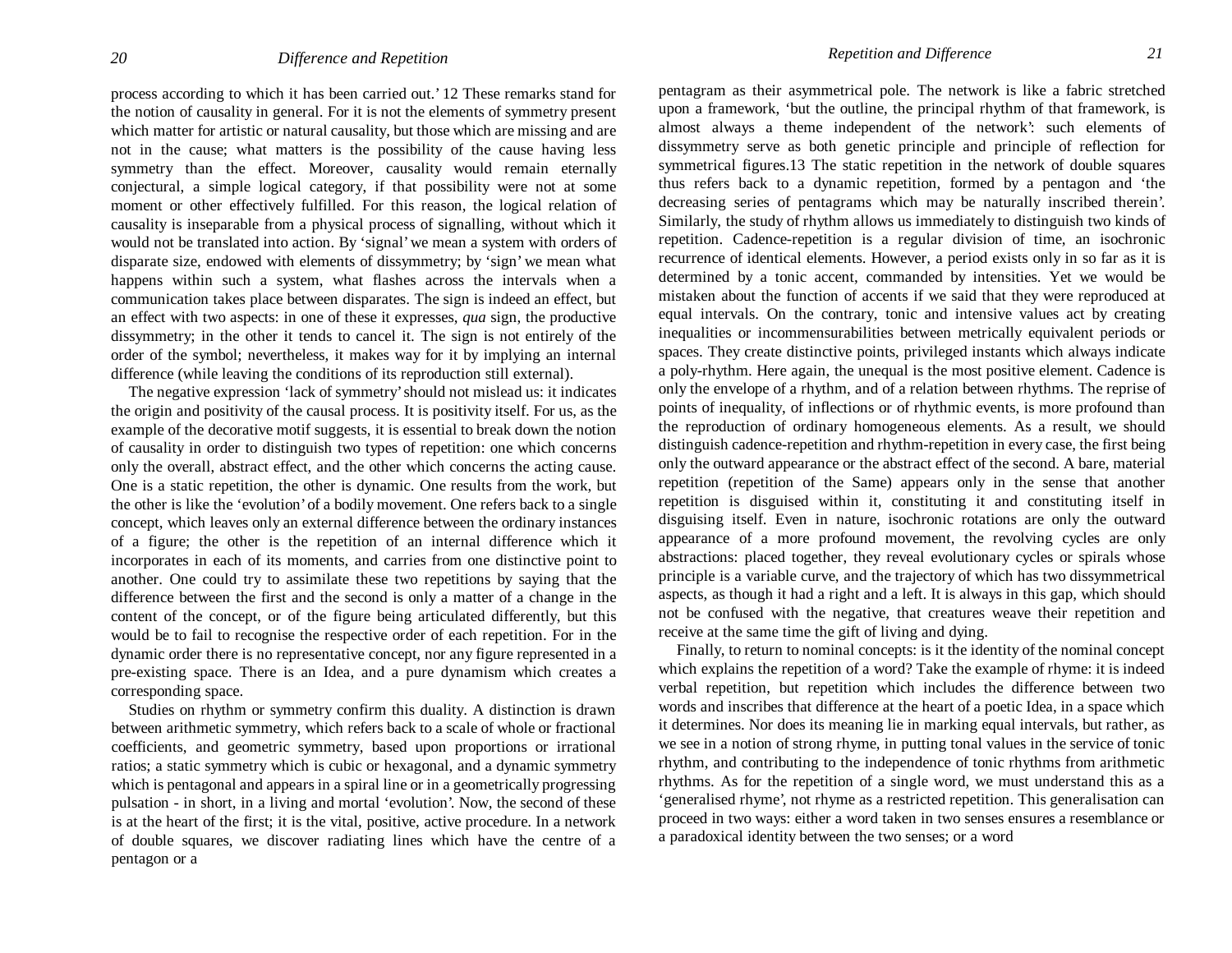taken in one sense exercises an attractive force on its neighbours, communicating an extraordinary gravity to them until one of the neighbouring words takes up the baton and becomes in turn a centre of repetition. Raymond Roussel and Charles Peguy were the great repeaters of literature, able to lift the pathological power of language to a higher artistic level. Roussel takes ambiguous words or homonyms and fills the entire distance between their meanings with a story presented twice and with objects themselves doubled. He thereby overcomes homonymity on its own ground and inscribes the maximum difference within repetition, where this is the space opened up in the heart of a word. This space is still presented by Roussel as one of masks and death, in which is developed both a repetition which enchains and a repetition which saves - which saves above all from the one which enchains. Roussel creates an after-language where once everything has been said, everything is repeated and recommenced.14 Peguy's technique is very different: it substitutes repetition not for homonymity but for synonymity; it concerns what linguists call the function of contiguity rather than that of similarity; it forms a before-language, an auroral language in which the step-by-step creation of an internal space within words proceeds by tiny differences. This time, everything leads to the problem of aging and premature deaths, but in relation to this problem also to the extraordinary chance to affirm a repetition which saves against that which enchains. Both Peguy and Roussel take language to one of its limits: in the case of Roussel, that of similarity and selection, the 'distinctive feature' between billard and pillard; in the case of Peguy, that of contiguity or combination, the famous *tapestry points.* Both substitute a vertical repetition of distinctive points, which takes us inside the words, for the horizontal repetition of ordinary words repeated. Both substitute a positive repetition, one which flows from the excess of a linguistic and stylistic Idea, for a repetition by default which results from the inadequacy of nominal concepts or verbal representations. How does death inspire language, given that it is always present when repetition is affirmed?

The reproduction of the Same is not a motor of bodily movements. We know that even the simplest imitation involves a difference between inside and outside. Moreover, imitation plays only a secondary and regulatory role in the acquisition of a behaviour: it permits the correction of movements being made, but not their instigation. Learning takes place not in the relation between a representation and an action (reproduction of the Same) but in the relation between a sign and a response (encounter with the Other). Signs involve heterogeneity in at least three ways: first, in the object which bears or emits them, and is necessarily on a different level, as though there were two orders of size or disparate realities between which the sign flashes; secondly, in themselves, since a sign envelops another 'object' within the limits of the object which bears it, and incarnates a

natural or spiritual power (an Idea); finally, in the response they elicit, since the movement of the response does not 'resemble' that of the sign. The movement of the swimmer does not resemble that of the wave, in particular, the movements of the swimming instructor which we reproduce on the sand bear no relation to the movements of the wave, which we learn to deal with only by grasping the former in practice as signs. That is why it is so difficult to say how someone learns: there is an innate or acquired practical familiarity with signs, which means that there is something amorous - but also something fatal - about all education. We learn nothing from those who say: 'Do as I do'. Our only teachers are those who tell us to 'do with me', and are able to emit signs to be developed in heterogeneity rather than propose gestures for us to reproduce. In other words, there is no ideo-motivity, only sensory-motivity. When a body combines some of its own distinctive points with those of a wave, it espouses the principle of a repetition which is no longer that of the Same, but involves the Other - involves difference, from one wave and one gesture to another, and carries that difference through the repetitive space thereby constituted. To learn is indeed to constitute this space of an encounter with signs, in which the distinctive points renew themselves in each other, and repetition takes shape while disguising itself. Apprenticeship always gives rise to images of death, on the edges of the space it creates and with the help of the heterogeneity it engenders. Signs are deadly when they are lost in the distance, but also when they strike us with full force. Oedipus receives a sign once from too far away, once from too close, and between the two a terrible repetition of the crime is woven. Zarathustra receives his 'sign' either from too near or from too far, and only at the end does he foresee the correct distance which will turn that which in eternal return makes him ill into a liberatory and redemptive repetition. Signs are the true elements of theatre. They testify to the spiritual and natural powers which act beneath the words, gestures, characters and objects represented. They signify repetition as real movement, in opposition to representation which is a false movement of the abstract.

We are right to speak of repetition when we find ourselves confronted by identical elements with exactly the same concept. However, we must distinguish between these discrete elements, these repeated objects, and a secret subject, the real subject of repetition, which repeats itself through them. Repetition must be understood in the pronominal; we must find the Self of repetition, the singularity within that which repeats. For there is no repetition without a repeater, nothing repeated without a repetitious soul. As a result, rather than the repeated and the repeater, the object and the subject, we must distinguish two forms of repetition. In every case repetition is difference without a concept. But in one case, the difference is taken to be only external to the concept; it is a difference between objects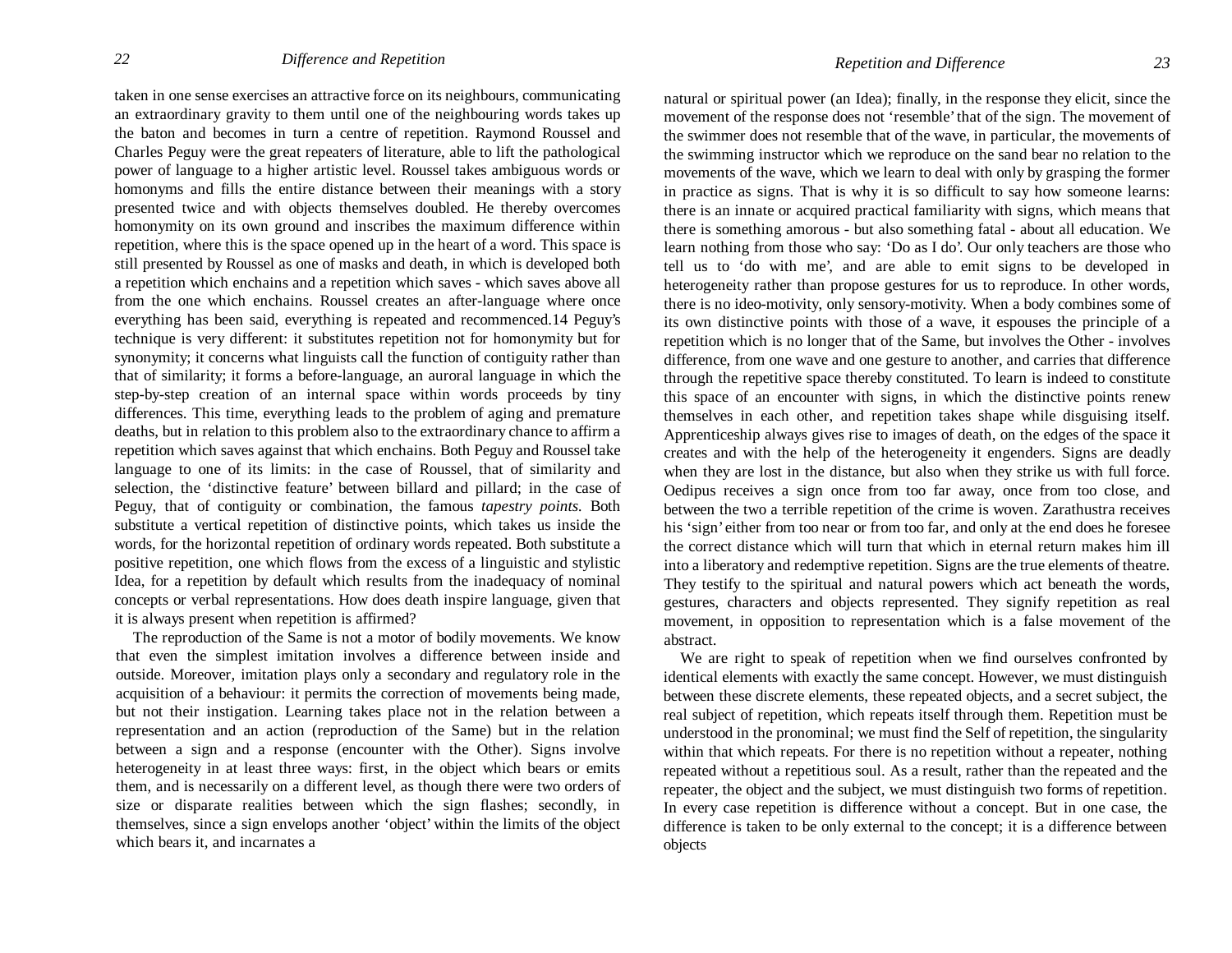#### *24 Difference and Repetition*

*Repetition and Difference 25* 

represented by the same concept, falling into the indifference of space and time. In the other case, the difference is internal to the Idea; it unfolds as pure movement, creative of a dynamic space and time which correspond to the Idea. The first repetition is repetition of the Same, explained by the identity of the concept or representation; the second includes difference, and includes itself in the alterity of the Idea, in the heterogeneity of an 'a-presentation'. One is negative, occurring by default in the concept; the other affirmative, occurring by excess in the Idea. One is conjectural, the other categorical. One is static, the other dynamic. One is repetition in the effect, the other in the cause. One is extensive, the other intensive. One is ordinary, the other distinctive and singular. One is horizontal, the other vertical. One is developed and explicated, the other enveloped and in need of interpretation. One is revolving, the other evolving. One involves equality, commensurability and symmetry; the other is grounded in inequality, incommensurability and dissymmetry. One is material, the other spiritual, even in nature and in the earth. One is inanimate, the other carries the secret of our deaths and our lives, of our enchainments and our liberations, the demonic and the divine. One is a 'bare' repetition, the other a covered repetition, which forms itself in covering itself, in masking and disguising itself. One concerns accuracy, the other has authenticity as its criterion.

The two repetitions are not independent. One is the singular subject, the interiority and the heart of the other, the depths of the other. The other is only the external envelope, the abstract effect. The repetition of dissymmetry is hidden within symmetrical ensembles or effects; a repetition of distinctive points underneath that of ordinary points; and everywhere the Other in the repetition of the Same. This is the secret, the most profound repetition: it alone provides the principle of the other one, the reason for the blockage of concepts. In this domain, as in *Sartor Resartus,* it is the masked, the disguised or the costumed which turns out to be the truth of the uncovered. Necessarily, since this repetition is not hidden by something else but forms itself by disguising itself; it does not pre-exist its own disguises and, in forming itself, constitutes the bare repetition within which it becomes enveloped. Important consequences follow from this. When we are confronted by a repetition which proceeds masked, or comprises displacements, quickenings, slowdowns, variants or differences which are ultimately capable of leading us far away from the point of departure, we tend to see a mixed state in which repetition is not pure but only approximative: the very word repetition seems to be employed symbolically, by analogy or metaphor. It is true that we have strictly defined repetition as difference without concept. However, we would be wrong to reduce it to a difference which falls back into exteriority, because the concept embodies the form of the Same, without seeing that it can be internal to the Idea and possess in itself all the resources of signs, symbols

and alterity which go beyond the concept as such. The examples invoked above concern the most diverse kinds of case, from nominal concepts to concepts of nature and freedom, and we could be charged with having mixed up all kinds of physical and psychical repetitions, even with having run together stereotypical repetitions and latent, symbolic repetitions in the psychical domain. However, we wished to show the coexistence of these instances in every repetitive structure, to show how repetition displays identical elements which necessarily refer back to a latent subject which repeats itself through these elements, forming an 'other' repetition at the heart of the first. We therefore suggest that this other repetition is in no way approximative or metaphorical. It is, on the contrary, the spirit of every repetition. It is the very letter of every repetition, its watermark or constitutive cipher. It forms the essence of that in which every repetition consists: difference without a concept, non-mediated difference. It is both the literal and spiritual primary sense of repetition. The material sense results from this other, as if secreted by it like a shell.

We began by distinguishing generality and repetition. Then we distinguished two forms of repetition. These two distinctions are linked: the consequences of the first are unfolded only in the second. For if we were content to treat repetition abstractly and as devoid of any interior, we would remain incapable of understanding why and how a concept could be naturally blocked, allowing a repetition which has nothing to do with generality to appear. Conversely, when we discover the literal interior of repetition, we have the means not only to understand the outer repetition as a cover, but also to recapture the order of generality (and, following Kierkegaard's wish, to carry out the reconciliation of the singular with the general). For to the extent that the internal repetition projects itself through a bare repetition which covers it, the differences that it includes appear to be so many factors which oppose repetition, which attenuate it and vary it according to 'general' laws. Beneath the general operation of laws, however, there always remains the play of singularities. Cyclical generalities in nature are the masks of a singularity which appears through their interferences; and beneath the generalities of habit in moral life we rediscover singular processes of learning. The domain of laws must be understood, but always on the basis of a Nature and a Spirit superior to their own laws, which weave their repetitions in the depths of the earth and of the heart, where laws do not yet exist. The interior of repetition is always affected by an order of difference: it is only to the extent that something is linked to a repetition of an order other than its own that the repetition appears external and bare, and the thing itself subject to the categories of generality. It is the inadequation between difference and repetition which gives rise to the order of generality. Gabriel Tarde suggested in this sense that resemblance itself was only displaced repetition: real repetition is that which corresponds directly to a difference of the same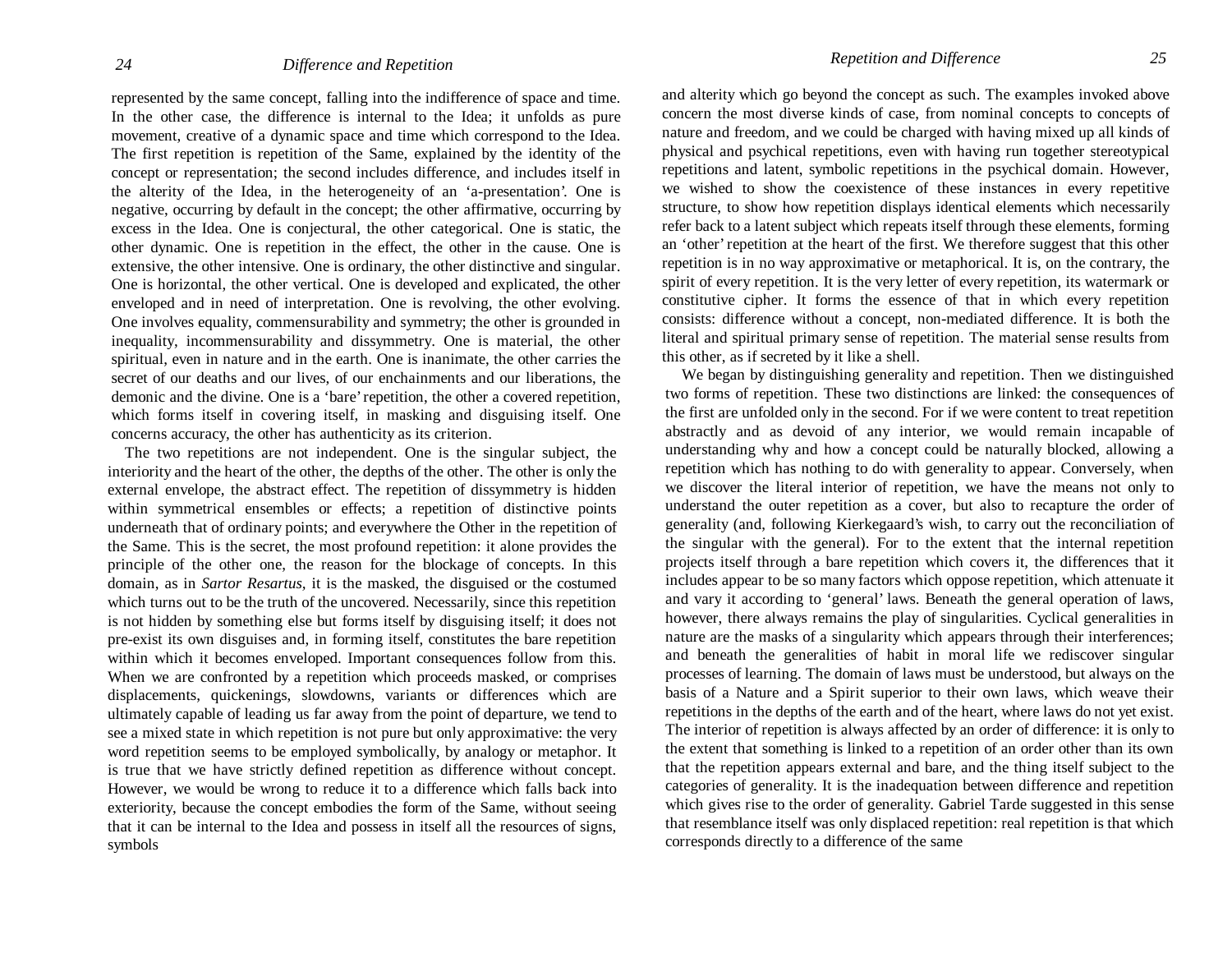degree as itself. Better than anyone, Tarde was able to elaborate a new dialectic by discovering in mind and nature the secret effort to establish an ever more perfect correspondence between difference and repetition.15

So long as we take difference to be conceptual difference, intrinsically conceptual, and repetition to be an extrinsic difference between objects represented by the same concept, it appears that the problem of their relation may be resolved by the facts. Are there repetitions - yes or no? Or is every difference indeed intrinsic and conceptual in the last instance? Hegel ridiculed Leibniz for having invited the court ladies to undertake experimental metaphysics while walking in the gardens, to see whether two leaves of a tree could not have the same concept. Replace the court ladies by forensic scientists: no two grains of dust are absolutely identical, no two hands have the same distinctive points, no two typewriters have the same strike, no two revolvers score their bullets in the same manner ... . Why, however, do we feel that the problem is not properly defined so long as we look for the criterion of a *principium individuationis* in the facts? It is because a difference can be internal, yet not conceptual (as the paradox of symmetrical objects shows). A dynamic space must be defined from the point of view of an observer tied to that space, not from an external position. There are internal differences which dramatise an Idea before representing an object. Difference here is internal to an Idea, even though it be external to the concept which represents an object. That is why the opposition between Kant and Leibniz seems much less strong to the extent that one takes account of the dynamic factors present in the two doctrines. If, in the forms of intuition, Kant recognised extrinsic differences not reducible to the order of concepts, these are no less 'internal' even though they cannot be regarded as 'intrinsic' by the understanding, and can be represented only in their external relation to space as a whole.16 In other words, following certain neo-Kantian interpretations, there is a step-by-step, internal, dynamic construction of space which must precede the 'representation' of the whole as a form of exteriority. The element of this internal genesis seems to us to consist of intensive quantity rather than schema, and to be related to Ideas rather than to concepts of the understanding. If the spatial order of extrinsic differences and the conceptual order of intrinsic differences are finally in harmony, as the schema shows they are, this is ultimately due to this intensive differential element, this synthesis of continuity at a given moment which, in the form of a *continua repetitio,* first gives rise internally to the space corresponding to Ideas. With Leibniz, the affinity between extrinsic differences and intrinsic conceptual differences already appealed to the internal process of a *continua repetitio,* grounded upon an intensive differential element which ensures the synthesis of continuity at a point in order to engender space from within.

There are repetitions which are not only extrinsic differences, just as there are internal differences which are neither intrinsic nor conceptual. We are thus in a better position to identify the source of the preceding ambiguities. When we define repetition as difference without concept, we are drawn to conclude that only extrinsic difference is involved in repetition; we consider, therefore, that any internal 'novelty' is sufficient to remove us from repetition proper and can be reconciled only with an approximative repetition, so-called by analogy. Nothing of the sort is true. For we do not yet know what is the essence of repetition, what is positively denoted by the expression 'difference without concept', or the nature of the interiority it may imply. Conversely, when we define difference as conceptual difference, we believe we have done enough to specify the concept of difference as such. Nevertheless, here again we have no idea of difference, no concept of difference as such. Perhaps the mistake of the philosophy of difference, from Aristotle to Hegel via Leibniz, lay in confusing the concept of difference with a merely conceptual difference, in remaining content to inscribe difference in the concept in general. In reality, so long as we inscribe difference in the concept in general we have no singular Idea of difference, we remain only with a difference already mediated by representation. We therefore find ourselves confronted by two questions: what is the concept of difference - one which is not reducible to simple conceptual difference but demands its own Idea, its own singularity at the level of Ideas? On the other hand, what is the essence of repetition -one which is not reducible to difference without concept, and cannot be confused with the apparent character of objects represented by the same concept, but bears witness to singularity as a power of Ideas? The meeting between these two notions, difference and repetition, can no longer be assumed: it must come about as a result of interferences and intersections between these two lines: one concerning the essence of repetition, the other the idea of difference.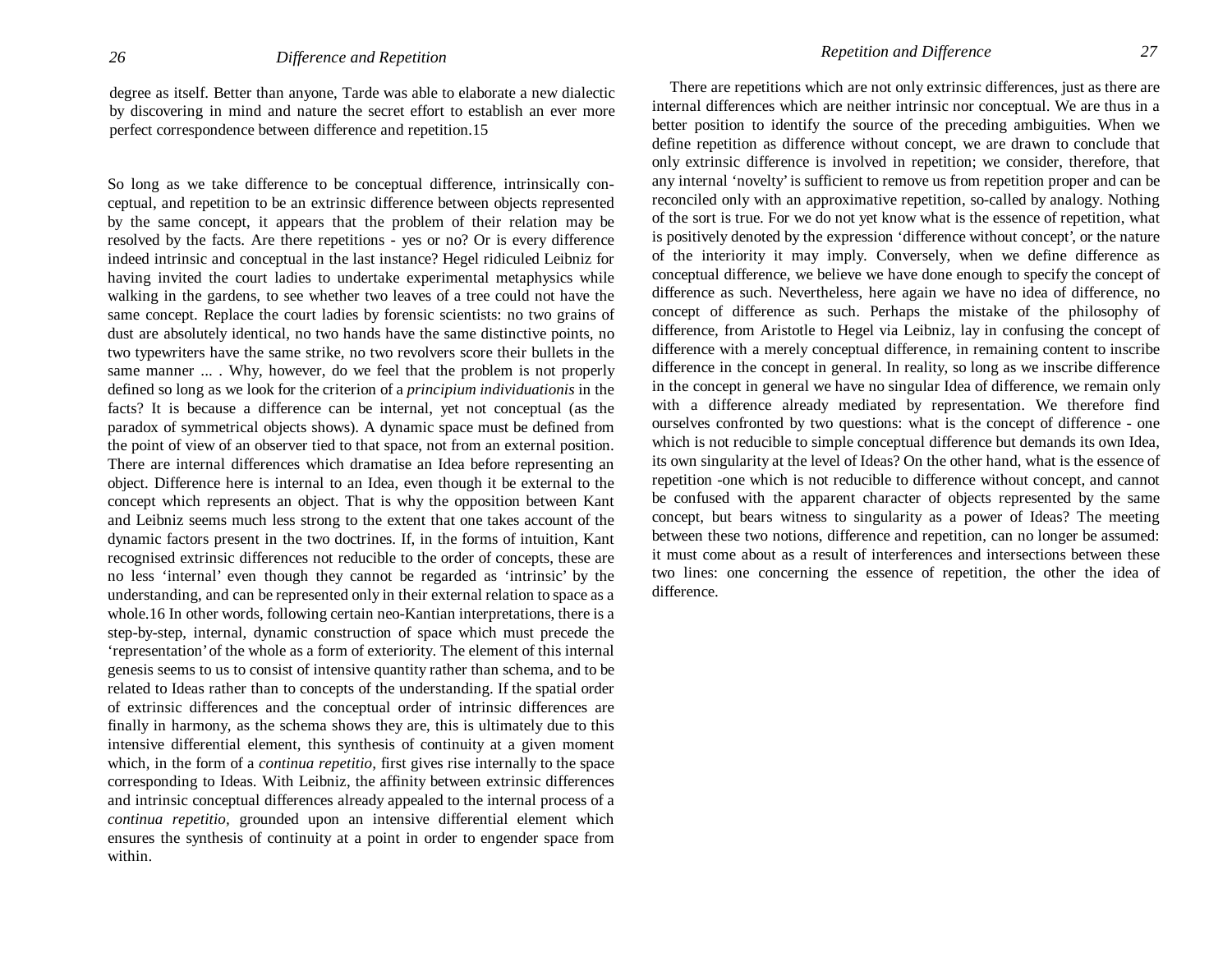### Chapter I

### *Difference in Itself*

Indifference has two aspects: the undifferenciated abyss, the black nothingness, the indeterminate animal in which everything is dissolved - but alsothe white nothingness, the once more calm surface upon which float unconnected determinations like scattered members: a head without a neck,an arm without a shoulder, eyes without brows. The indeterminate is completely indifferent, but such floating determinations are no less indifferent to each other. Is difference intermediate between these two extremes? Or is it not rather the only extreme, the only moment of presence and precision? Difference is the state in which one can speak of determination *as such.* The difference 'between' two things is only empirical, and the corresponding determinations are only extrinsic. However, instead of something distinguished from something else, imagine something which distinguishesitself - and yet that from which it distinguishes itself does not distinguishitself from it. Lightning, for example, distinguishes itself from the black sky but must also trail it behind, as though it were distinguishing itself from that which does not distinguish itself from it. It is as if the ground rose to the surface, without ceasing to be ground. There is cruelty, even monstrosity, on both sides of this struggle against an elusive adversary, in which the distinguished opposes something which cannot distinguish itself from it but continues to espouse that which divorces it. Difference is this state in which determination takes the form of unilateral distinction. We must therefore say that difference is made, or makes itself, as in the expression 'make the difference'. This difference or determination *as such is* also cruelty. The Platonists used to say that the not-One distinguished itself from the One, but not the converse, since the One does not flee that which flees it; and at the other pole, form distinguishes itself from matter or from the ground, but not the converse, since distinction itself is a form. In truth, all the forms are dissolved when they are reflected in this rising ground. It has ceased t be the pure indeterminate which remains below, but the forms also cease to be the coexisting or complementary determinations. The rising ground is no longer below, it acquires autonomous existence; the form reflected in this ground is no longer a form but an abstract line acting directly upon the soul. When the ground rises to the surface, the human face decomposes in this mirror in which both determinations and the indeterminate combine in a single determination which 'makes' the difference. It is a poor recipe for producing monsters to accumulate heteroclite determinations or to over- determine the animal. It is better to raise up the ground and dissolve the

form. Goya worked with aquatint and etching, the grisaille of the one and the severity of the other. Odilon Redon used *chiaroscuro* and the abstract line. The abstract line acquires all its force from giving up the model - that is to say, the plastic symbol of the form - and participates in the ground all the more violently in that it distinguishes itself from it without the ground distinguishing itself from the line .l At this point, in such a mirror, faces are distorted. Nor is it certain that it is only the sleep of reason which gives rise to monsters: it is also the vigil, the insomnia of thought, since thought is that moment in which determination makes itself one, by virtue of maintaining a unilateral and precise relation to the indeterminate. Thought 'makes' difference, but difference is monstrous. We should not be surprised that difference should appear accursed, that it should be error, sin or the figure of evil for which there must be expiation. There is no sin other than raising the ground and dissolving the form. Recall Artaud's idea: cruelty is nothing but determination *as such,* that precise point at which the determined maintains its essential relation with the undetermined, that rigorous abstract line fed by *chiaroscuro.* 

To rescue difference from its maledictory state seems, therefore, to be the project of the philosophy of difference. Cannot difference become a harmonious organism and relate determination to other determinations within a form - that is to say, within the coherent medium of an organic representation? There are four principal aspects to 'reason' in so far as it is the medium of representation: identity, in the form of the *undetermined* concept; analogy, in the relation between ultimate *determinable* concepts; opposition, in the relation between *determinations* within concepts; resemblance, in the *determined* object of the concept itself. These forms are like the four heads or the four shackles of mediation. Difference is 'mediated' to the extent that it is subjected to the fourfold root of identity, opposition, analogy and resemblance. On the basis of a first impression (difference is evil), it is proposed to 'save' difference by representing it, and to represent it by relating it to the requirements of the concept in general. It is therefore a question of determining a propitious moment - the Greek propitious moment - at which difference is, as it were, reconciled with the concept. Difference must leave its cave and cease to be a monster; or at least only that which escapes at the propitious moment must persist as a monster, that which constitutes only a bad encounter, a bad occasion. At this point the expression 'make the difference' changes its meaning. It now refers to a selective test which must determine which differences may be inscribed within the concept in general, and how. Such a test, such a selection, seems to be effectively realised by the Large and the Small. For the Large and the Small are not naturally said of the One, but first and foremost of difference. The question arises, therefore, how far the difference can and must extend - how large? how small? - in order to remain within the limits of the concept, neither becoming lost within nor